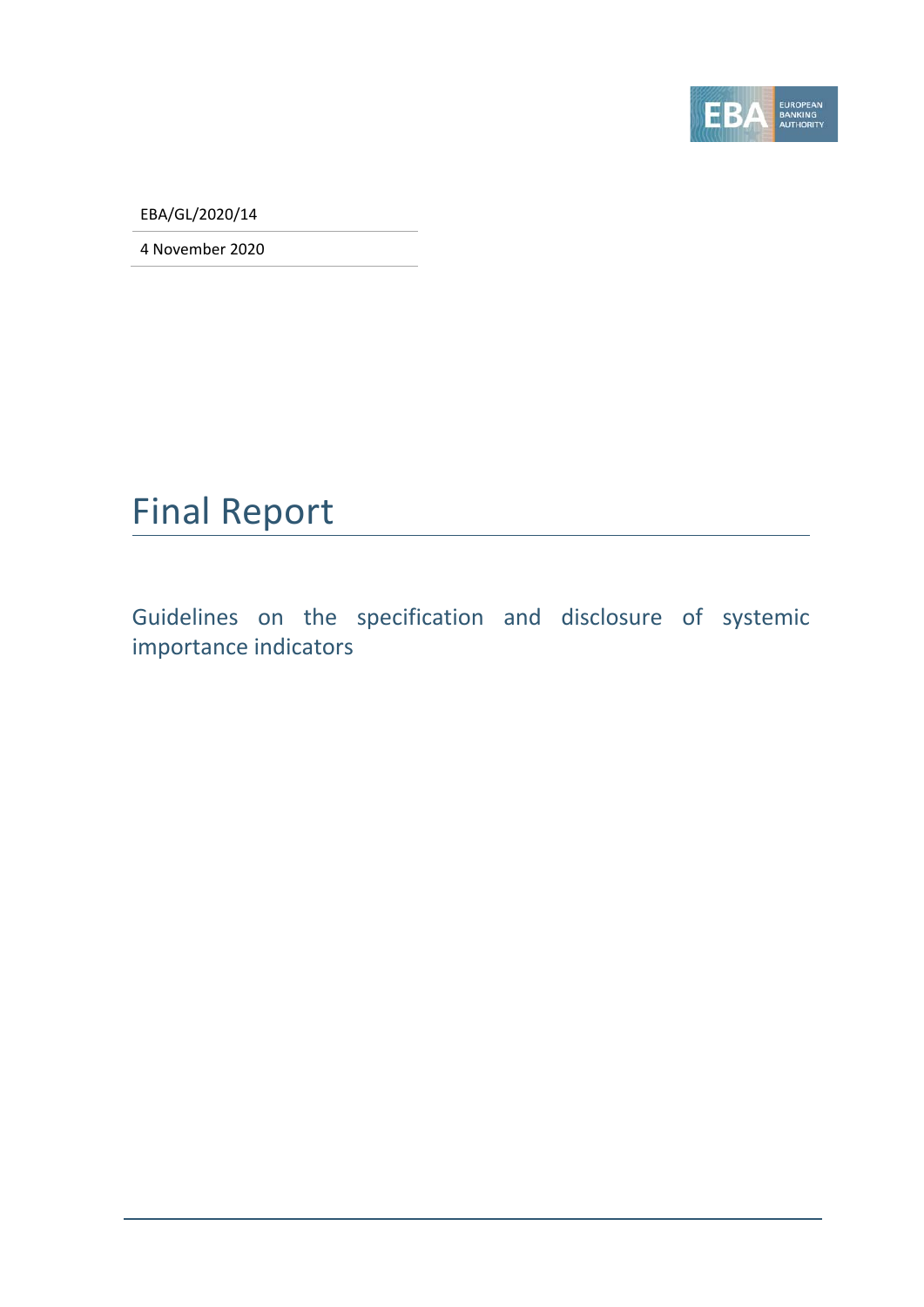

# **Contents**

|     | 1. Executive summary                                                                 | 3              |
|-----|--------------------------------------------------------------------------------------|----------------|
|     | 2. Background and rationale                                                          | $\overline{a}$ |
|     | 3. Guidelines on the specification and disclosure of systemic importance indicators  | 6              |
|     | 4. Accompanying documents                                                            | 23             |
| 4.1 | Cost-benefit analysis/impact assessment                                              | 23             |
| 4.2 | Feedback on the public consultation and the opinion of the Banking Stakeholder Group | 28             |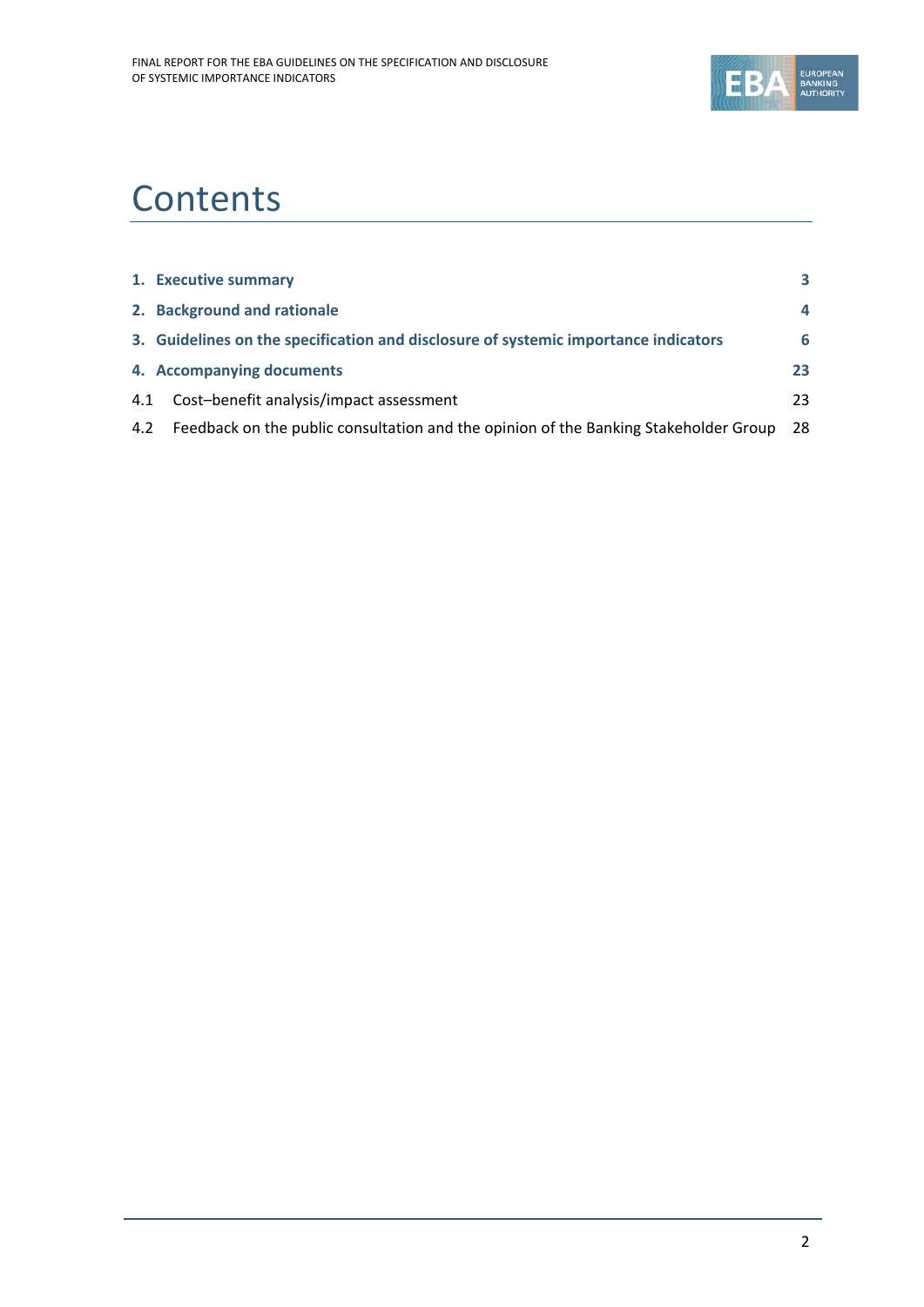

# 1. Executive summary

The EBA methodology for identifying global systemically important institutions (G‐SIIs) closely follows the approach of the Basel Committee on Banking Supervision (BCBS) to identifying global systemically important banks (G-SIBs), as they are referred to in BCBS terminology. In July 2018, the BCBS published an update to its approach to identifying G‐SIBs. This version replaced the July 2013 BCBS publication that had for the first time established an international framework for identifying G‐SIBs.

Consequently, the regulatory technical standards (RTS) on the methodology for identifying G‐SIIs have to be updated. In addition, Article 131 of Directive (EU) 2019/878 requires that the EBA design an additional identification methodology for G-SIIs based both on the existing international standards and on the cross-border activity of the group, excluding the group's activities across participating Member States as referred to in Article 4 of Regulation (EU) No 806/2014 of the European Parliament and of the Council. After considering a range of available alternatives, the EBA concluded that the recognition in full of the integration process concerning the European Banking Union and its Single Resolution Mechanism (SRM) is of key importance and should therefore be entirely translated into the computation of cross-jurisdictional activity indicators underpinning the methodology to identify G‐SIIs. The list of EU G‐SIBs identified by the BCBS and the G‐SIIs identified by Member States' authorities have been identical since 2014 and are expected to remain so in future.

For practical reasons, data instructions on indicator values and detailed template specifications are included in the EBA guidelines. Annual updates to these instructions and specifications will be published on the EBA website, and they should be taken into account by all groups and institutions with an exposure measure exceeding EUR 200 billion, with insurance subsidiaries' activities included in the calculation.

#### Next steps

The draft RTS will be submitted to the Commission for endorsement, following which they will be subject to scrutiny by the European Parliament and the Council before being published in the *Official Journal of the European Union*, if necessary.

The guidelines will be translated into the official EU languages and published on the EBA website. The deadline for competent authorities to report whether they comply with the guidelines will be two months after the publication of the translations.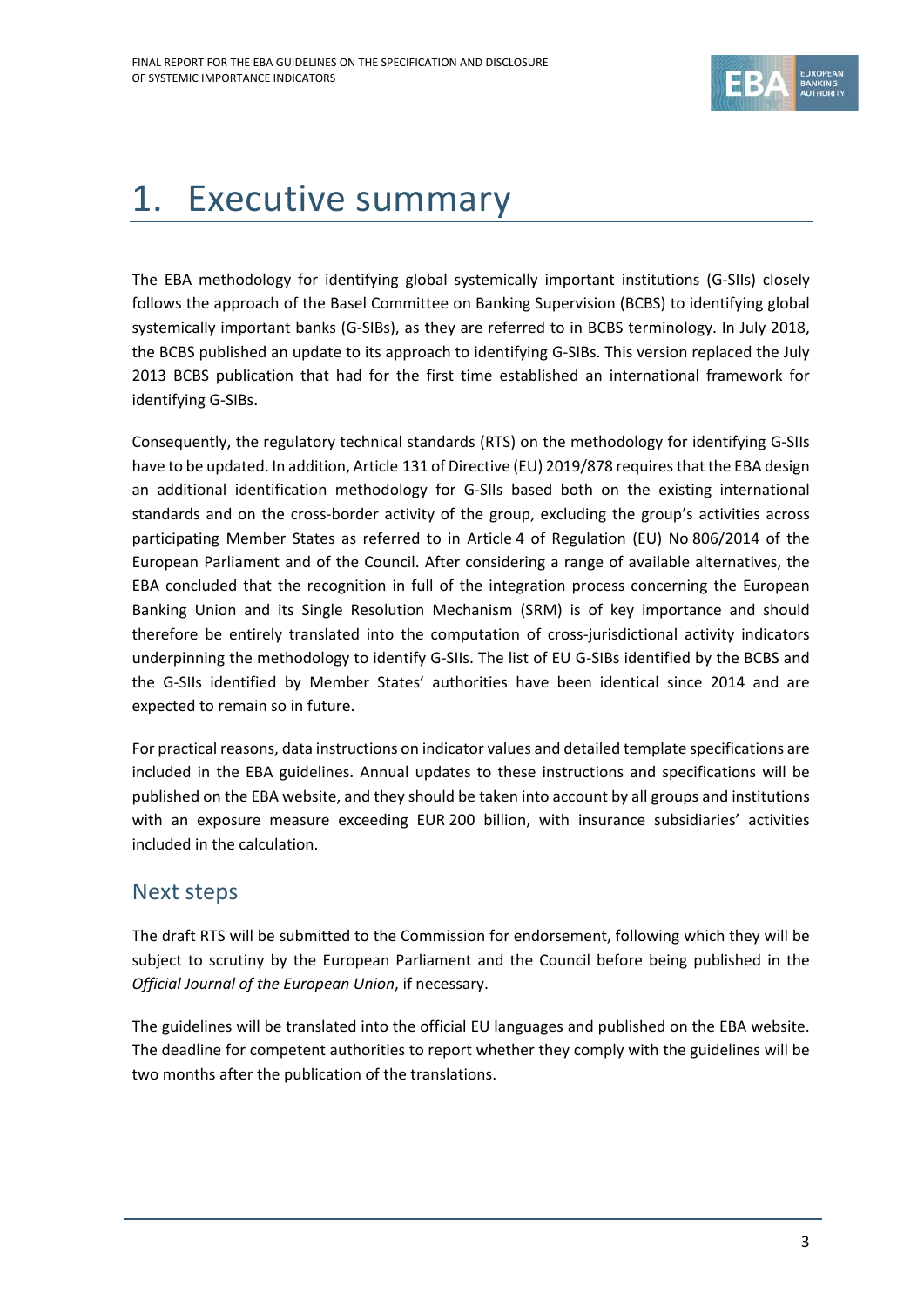

# 2. Background and rationale

The EBA methodology for identifying G-SIIs closely follows the approach of the BCBS to identifying G-SIBs. In July 2018, the BCBS published an update to its approach to identifying G‐SIBs. This version replaced the July 2013 BCBS publication that had for the first time established an international framework for identifying G‐SIBs. Consequently, the RTS on the methodology for identifying G‐SIIs have to be updated.

The list of EU G-SIBs identified by the BCBS and the G-SIIs identified by Member States' authorities have been identical since 2014 and are expected to remain so in future. This is in line with Article 131 of Directive (EU) 2019/878, which requires that the methodology take into account internationally agreed standards. In addition, this newly amended article requires that the EBA design an additional identification methodology for G‐SIIs based both on the existing international standards and on the cross‐border activities of the group, excluding the group's activities across participating Member States as referred to in Article 4 of Regulation (EU) No 806/2014 of the European Parliament and of the Council. In accordance with the G-SIB assessment methodology published by the BCBS, the crossjurisdictional claims and liabilities of an institution are indicators of its global systemic importance and of the impact that its failure could have on the global financial system. Those indicators, which are to refer to 31 December, reflect specific concerns, for instance about the greater difficulty of coordinating the resolution of institutions with significant cross‐border activities. The progress made in terms of the common approach to resolution resulting from the reinforcement of the Single Rulebook and from the establishment of the SRM has significantly increased the ability to resolve cross-border groups within the Banking Union in an orderly manner. Therefore, and without prejudice to the capacity of competent or designated authorities to exercise their supervisory judgement, an alternative score reflecting that progress should be calculated. Competent and designated authorities should consider that score when assessing the systemic importance of credit institutions, without its affecting the data supplied by EU authorities to the BCBS for the determination of international denominators. These EBA RTS deliver on that mandate by specifying the technical details of the additional identification methodology for identifying G‐SIIs and assigning corresponding buffer rates, ensuring recognition of the integrated European resolution framework within the context of the SRM. This additional EU methodology may be used by supervisors in framing the discussions held at the BCBS for the purpose of defining the annual list of G‐SIBs and related higher capital buffer requirements. The draft RTS will apply from the 2022 G‐SII assessment exercise based on end‐2021 information.

To ensure convergent practices, the EBA guidelines on the specification of indicators of globalsystemic importance harmonise the *ex ante* disclosure process of the indicators and the underlying values needed for the yearly identification exercise. These EBA guidelines are being updated at the same time as these RTS, also as a result of the revised Basel framework published in July 2018. Indicator values are to refer to 31 December, unless a relevant entity using a financial year-end other than 31 December agrees with its relevant authority on a different reference date. These disclosure requirements apply not only to institutions that have already been identified as G‐SIIs but also to other very large entities in the EU that have an overall leverage ratio exposure measure exceeding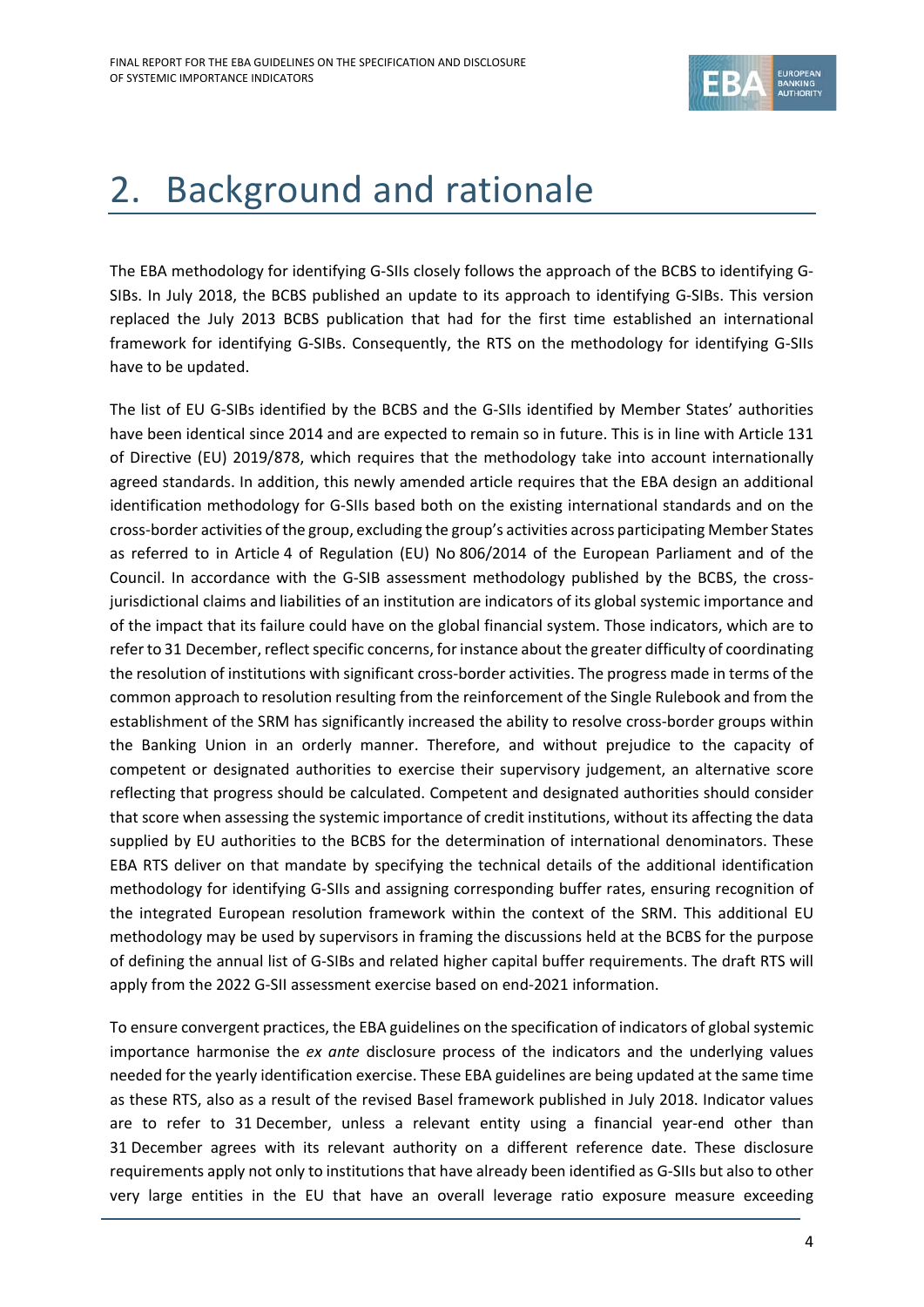

EUR 200 billion, as measured on 31 December. By including these two sets of comparable institutions within the scope of Article 131(1) of Directive (EU) 2019/878, the guidelines ensure that other potentially significant threats to financial stability are revealed and assessed. The guidelines thus go beyond the requirements of the regulation, enabling Member State authorities to perform the identification and scoring process and disclosure in a timely manner, and in particular before the identification of any G‐SIIs. The guidelines are addressed to both competent and designated authorities and institutions.

In addition to setting out the disclosure requirements in the EBA guidelines, the EBA will seek to establish, through the implementing technical standards on supervisory reporting, reporting obligations for the same systemic importance indicators, in a proportionate manner and for large institutions only. The availability and accuracy of such data, which is expected to be thoroughly checked by reporting institutions in scope and the relevant authorities, will be of paramount importance for the soundness of the EU framework for identifying and assigning buffer rates to G‐SIIs, and therefore for its credibility at global level.

The RTS on the identification methodology for G‐SIIs and the EBA guidelines will be under ongoing review, as the BCBS identification process results in regular reviews of the identification methodology.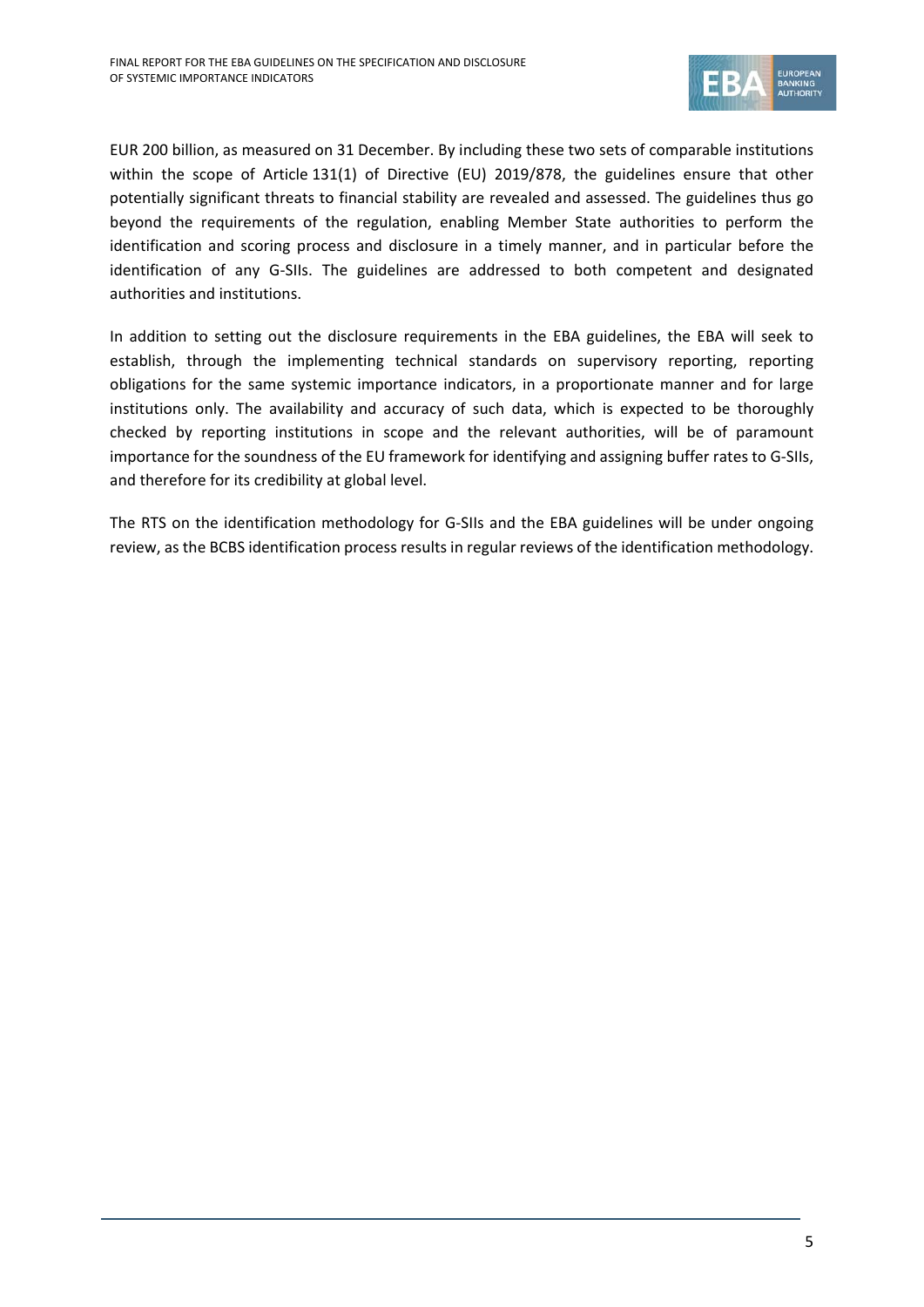

## 3. Guidelines on the specification and disclosure of systemic importance indicators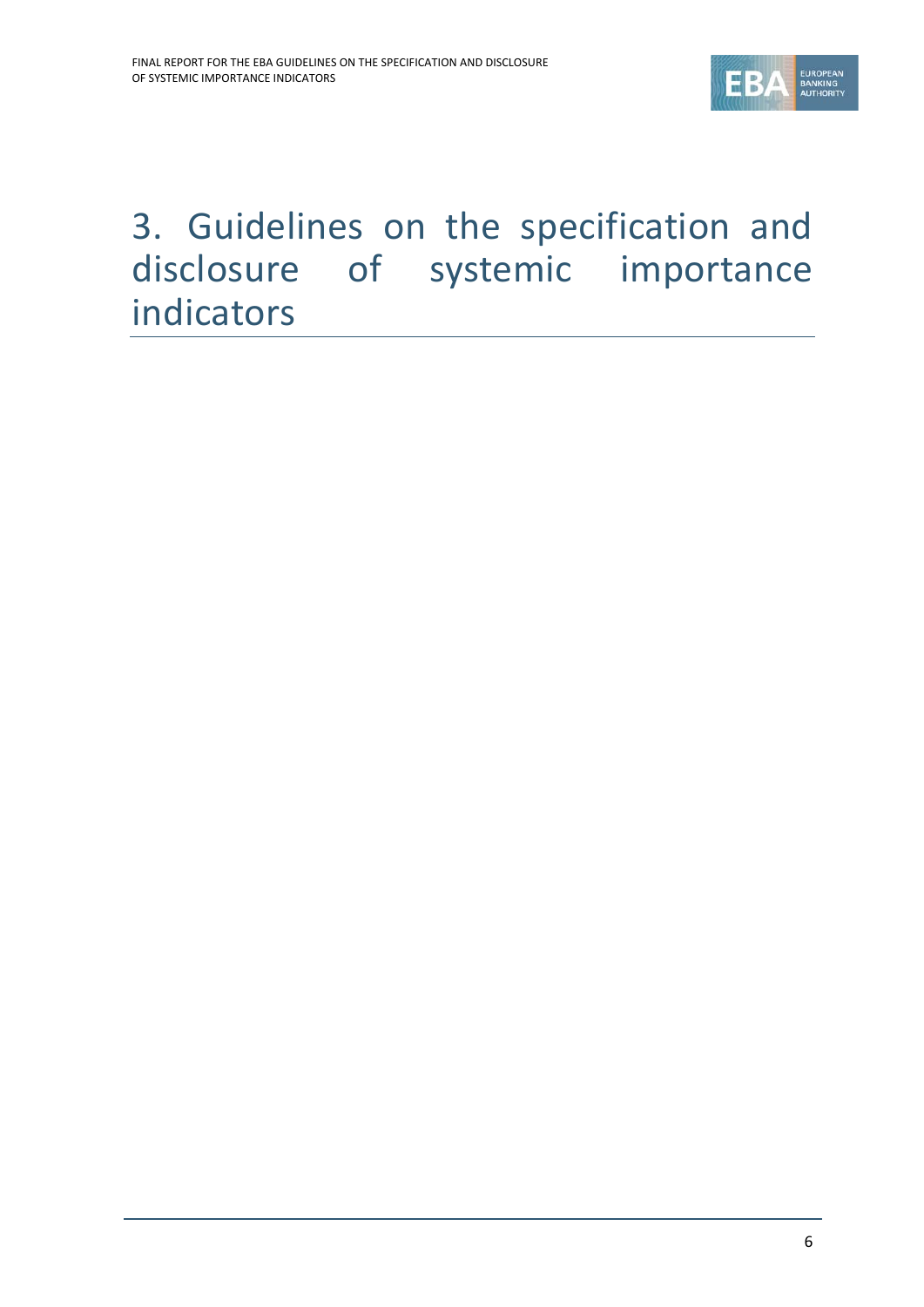

EBA/GL/2020/14

4 November 2020

Guidelines

# on the specification and disclosure of systemic importance indicators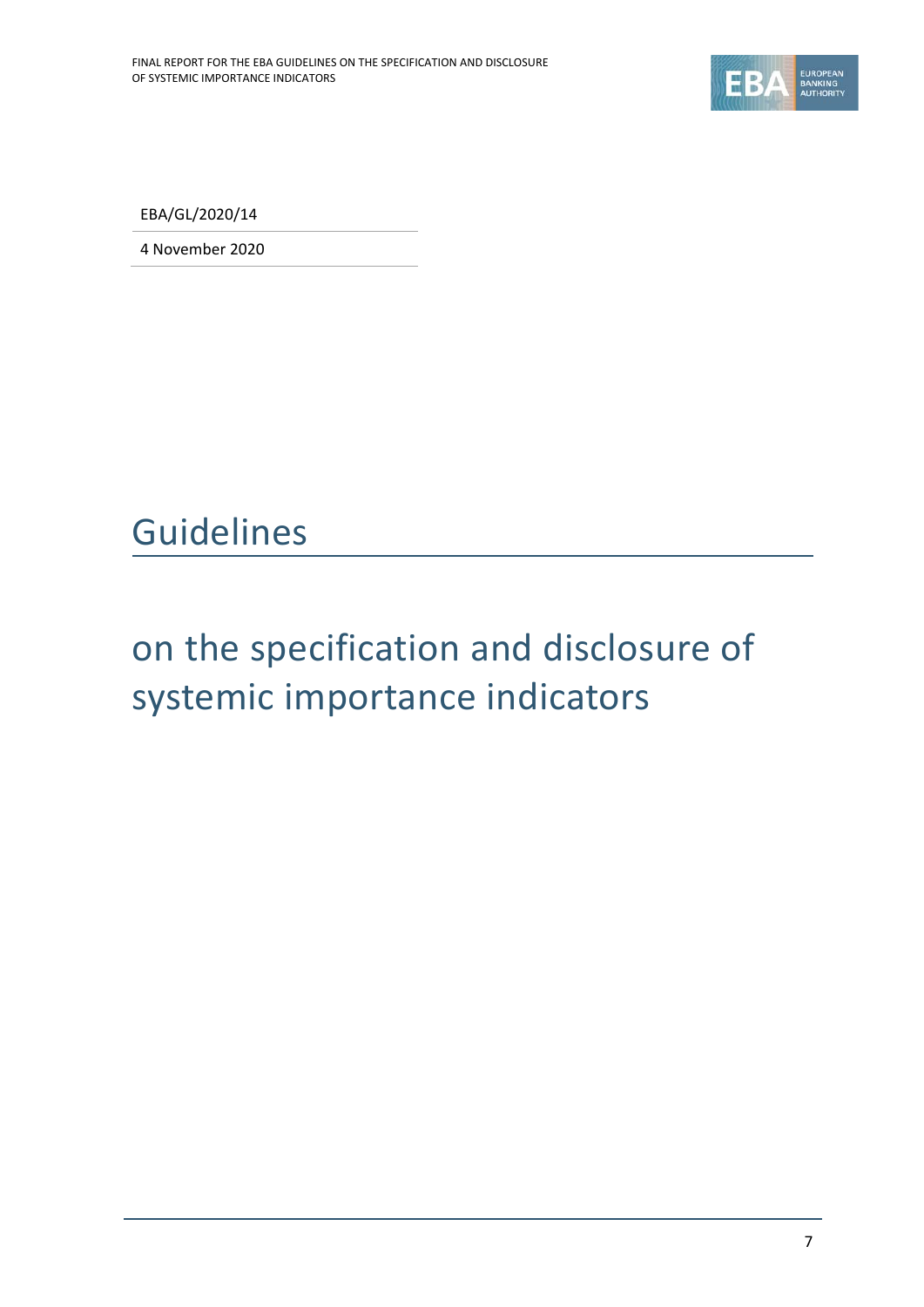

# 1. Compliance and reporting obligations

### Status of these guidelines

- 1. This document contains guidelines issued pursuant to Article 16 of Regulation (EU) No 1093/2010.<sup>1</sup> In accordance with Article 16(3) of Regulation (EU) No 1093/2010, competent authorities and financial institutions must make every effort to comply with the guidelines.
- 2. Guidelines set out the EBA's view of appropriate supervisory practices within the European System of Financial Supervision or of how Union law should be applied in a particular area. Competent authorities as defined in Article 4(2) of Regulation (EU) No 1093/2010 to whom guidelines apply should comply by incorporating them into their practices as appropriate (e.g. by amending their legal framework or their supervisory processes), including where guidelines are directed primarily at institutions.

### Reporting requirements

- 3. In accordance with Article 16(3) of Regulation (EU) No 1093/2010, competent authorities must notify the EBA that they comply or intend to comply with these guidelines, or otherwise provide reasons for non‐compliance, by 16/02/2021. In the absence of any notification by this deadline, competent authorities will be considered by the EBA to be non‐ compliant. Notifications should be sent by submitting the form available on the EBA website with the reference 'EBA/GL/2020/14'. Notifications should be submitted by persons with appropriate authority to report compliance on behalf of their competent authorities. Any change in the status of compliance must also be reported to the EBA.
- 4. Notifications will be published on the EBA website, in line with Article 16(3).

<sup>1</sup> Regulation (EU) No 1093/2010 of the European Parliament and of the Council of 24 November 2010 establishing a European Supervisory Authority (European Banking Authority), amending Decision No 716/2009/EC and repealing Commission Decision 2009/78/EC, (OJ L 331, 15.12.2010, p. 12).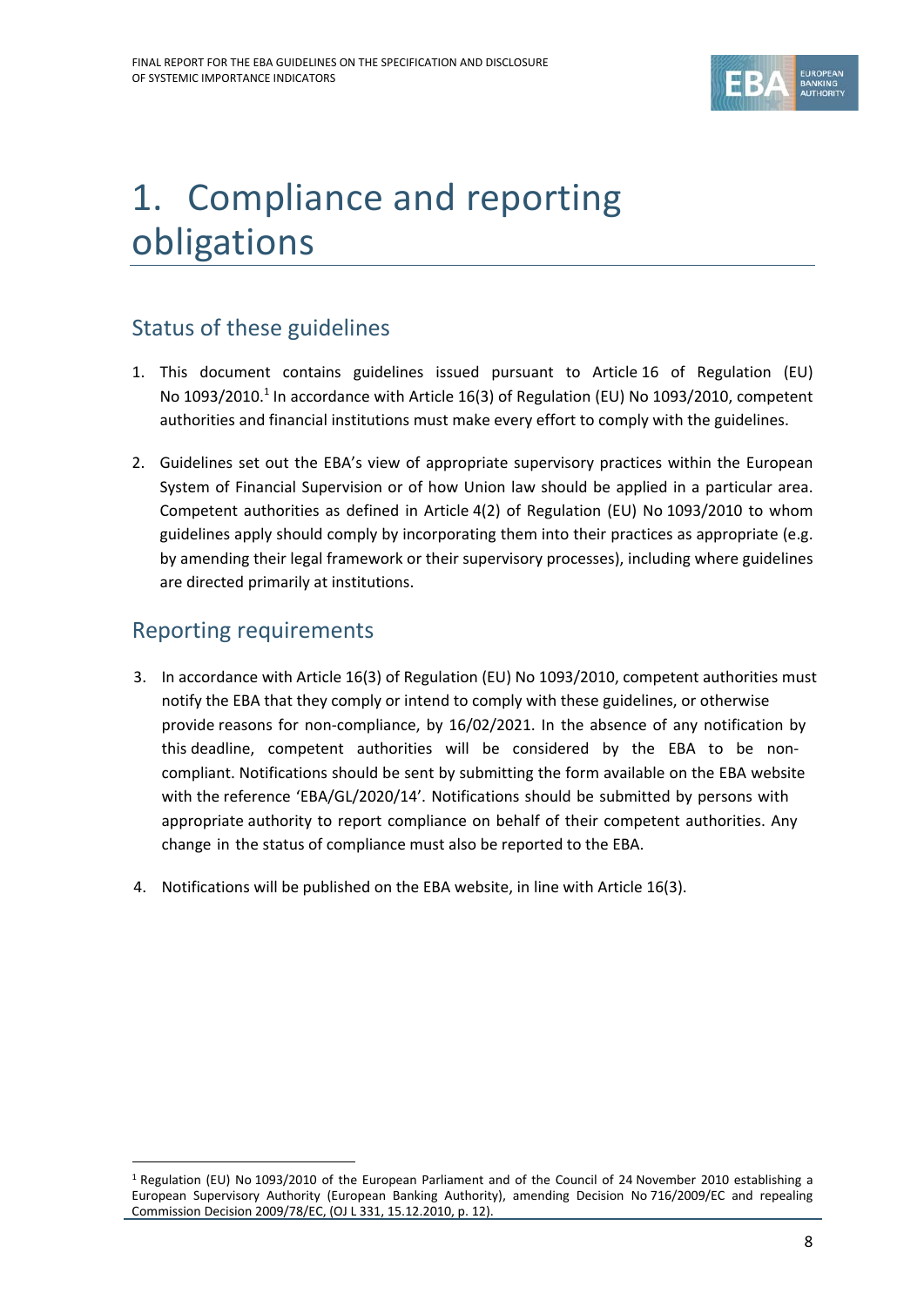

# 2. Subject matter, scope and definitions

### Subject matter

- 5. These guidelines relate to:
	- i. the specification of the indicators used for the identification of global systemically important institutions (G-SIIs) as set out in Regulation (EU) No 1222/2014 ('indicators'); and
	- ii. the reporting of the underlying data (indicators, ancillary data and memorandum items) and the annual disclosure of the resulting indicator values used for the identification of G‐SIIs.

### Scope of application

- 6. These guidelines apply in relation to
	- i. groups headed by an EU parent institution, an EU parent financial holding company or an EU parent mixed financial holding company; and
	- ii. institutions that are not subsidiaries of an EU parent institution, an EU parent financial holding company or an EU parent mixed financial holding company

that observe a leverage ratio exposure measure exceeding EUR 200 billion on a consolidated or individual basis, respectively (and including insurance subsidiaries), using an adequate exchange rate that takes into account the reference exchange rate published by the European Central Bank applicable at the financial year end and international standards ('relevant entities').

#### Addressees

7. These guidelines are addressed to competent authorities as defined in point (i) of Article 4(2) of Regulation (EU) No 1093/2010 and to financial institutions in relation to which these guidelines apply. Designated authorities referred to in Article 131(1) of Directive 2013/36/EU other than competent authorities are encouraged to apply these guidelines. Both competent and designated authorities are referred to in these guidelines as 'relevant authorities'.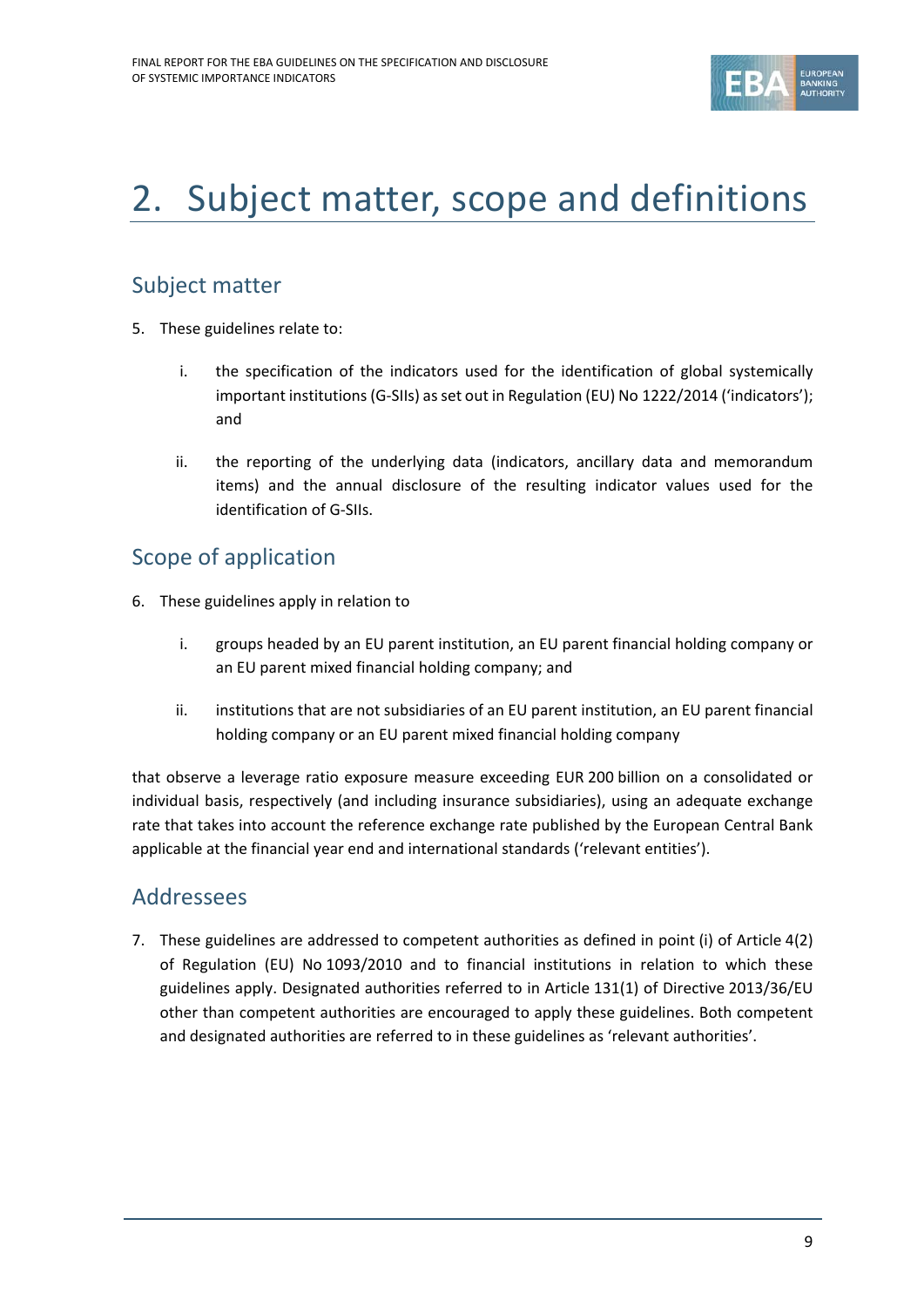

# 3. Implementation

### Date of application

8. These guidelines apply from 16/12/2020

### Repeal

The revised guidelines on the further specification of the indicators of global systemic importance and their disclosure of 29 February 2016 (EBA/GL/2016/01) are hereby repealed.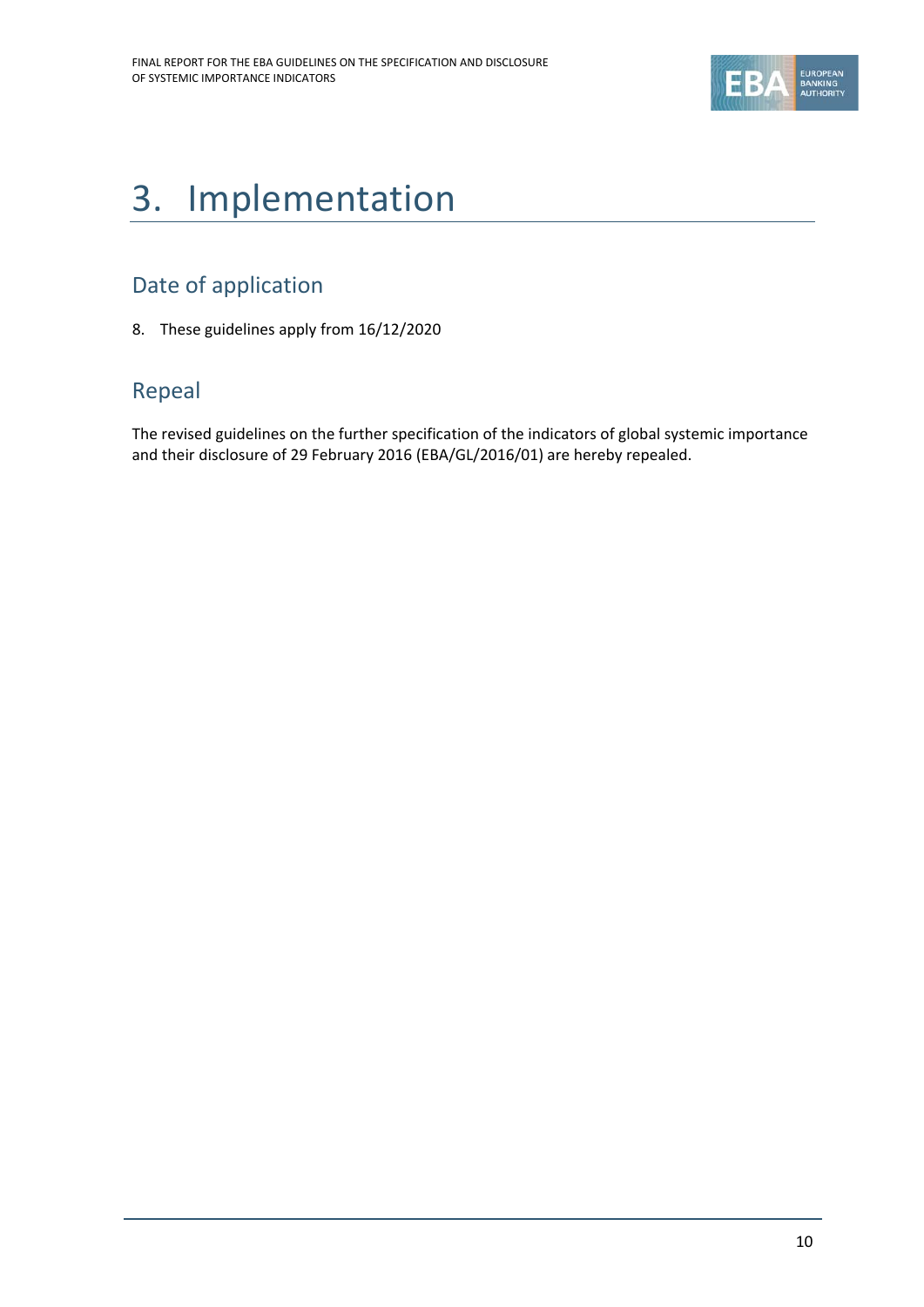

## 4. Specification of the underlying data and indicators used for the identification of G‐SIIs

- 9. When determining the scores of the relevant entities on the basis of the indicators, the relevant authorities should apply the specifications of the underlying data on such indicators as set out in the annex to these guidelines.
- 10. The relevant authorities should apply the ancillary data (Sections 14 and 15 of the annex) to support their supervisory judgement in accordance with Article 131(10) of Directive 2013/36/EU and the memorandum items (Sections 16 to 21 of the annex) to improve data quality and to help in developing future improvements to the identification methodology. The memorandum items should be complemented with detailed comments from relevant entities regarding data quality and availability where appropriate.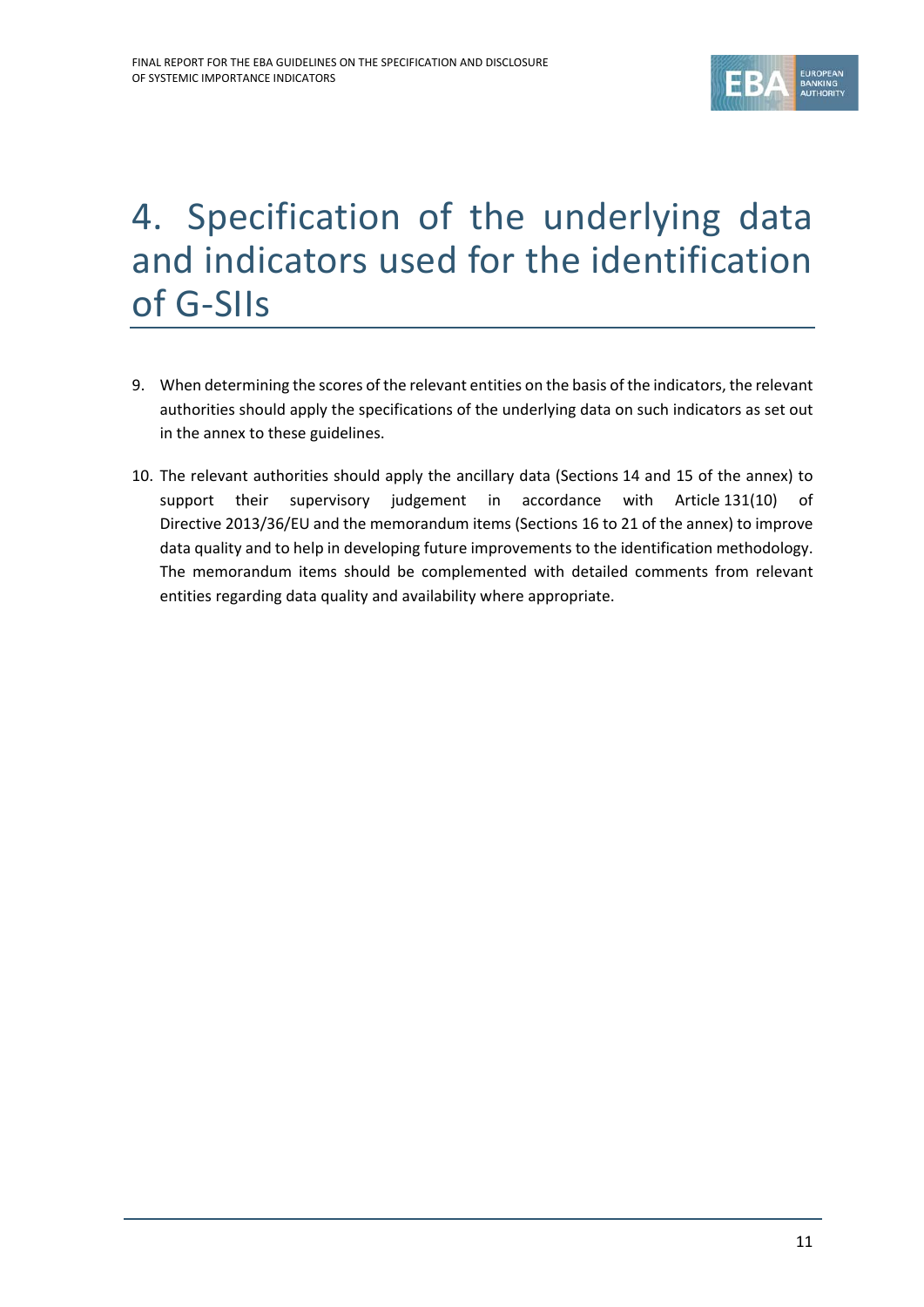

## 5. Requirements regarding reporting and disclosure by relevant institutions

- 11. The relevant authorities should ensure that they collect all data (indicators, ancillary data and memorandum items) from relevant entities that meet the criteria specified in paragraph 6 of these guidelines on 31 December of each year. The data should be collected on the basis of the specifications of the underlying data as set out in the annex to these guidelines. When reporting the data, relevant entities should follow the yearly instructions published on the EBA website.
- 12. The relevant authorities should ensure that relevant entities publicly disclose on their websites the underlying data and indicator values specified in Sections 1 to 13 of the annex to these guidelines, on an annual basis.
- 13. When reporting and disclosing the information referred to in paragraphs 11 and 12, relevant entities should use the electronic template and follow the yearly instructions published for this purpose on the EBA website.
- 14. Relevant entities should report and publicly disclose the information referred to in paragraphs 11 and 12 on an annual basis, no later than four months after each financial year‐ end. When doing so, relevant entities should identify themselves using their Legal Entity Identifiers (LEIs).
- 15. The relevant authorities may allow relevant entities whose financial year-end does not coincide with 31 December to report and disclose that information based on their position as close as possible to 31 December. In any case, disclosure of the information should be made no later than 31 July.
- 16. The relevant authorities should ensure that the reported and disclosed data are identical to those submitted to the Basel Committee on Banking Supervision, where applicable.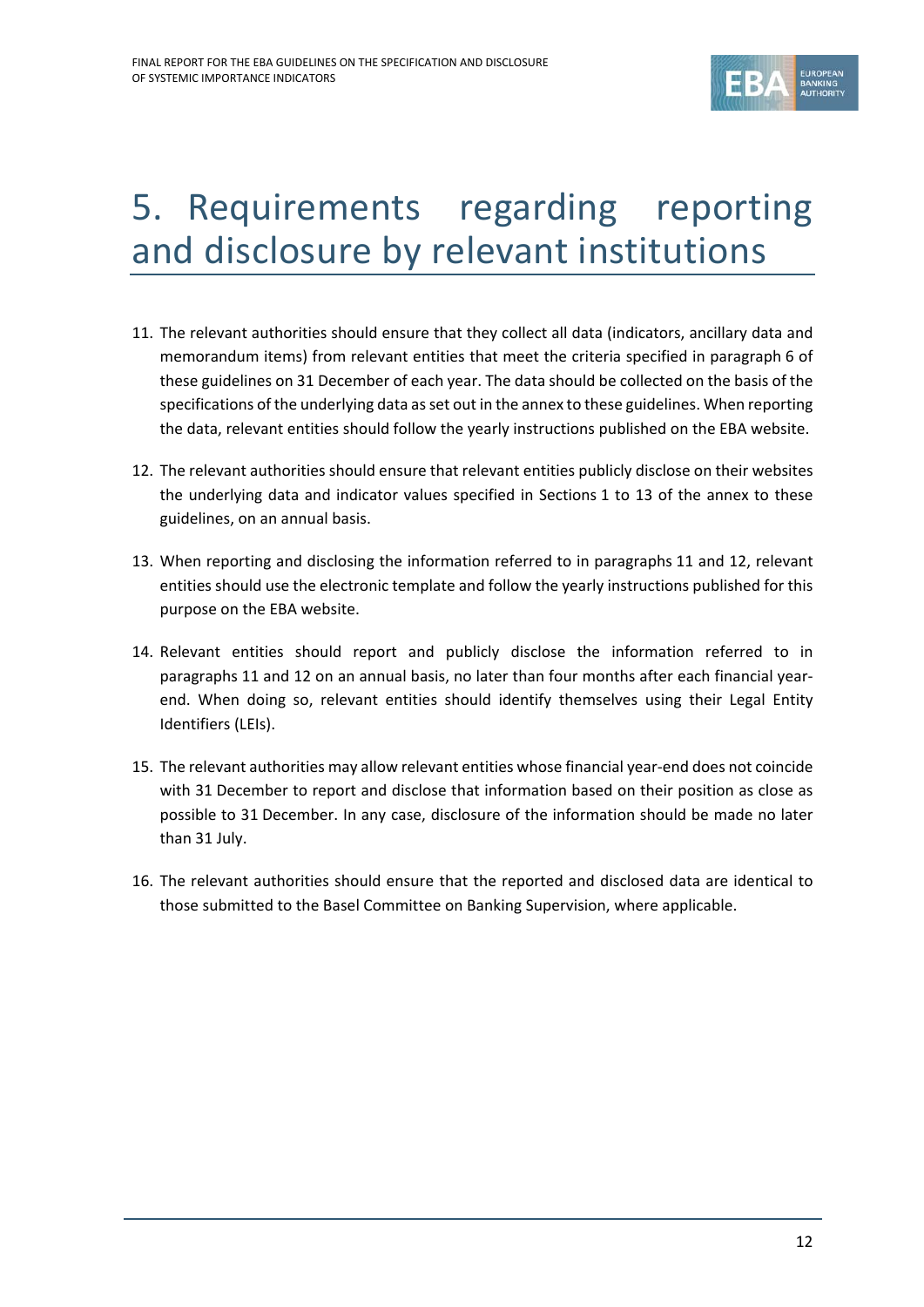

# 6. Information to the EBA

17. The relevant authorities should provide the EBA with all the data, including ancillary data and memorandum items, collected in accordance with these guidelines so that they can be collated on the EBA website. Relevant entities should identify themselves using their LEIs. The EBA will not disclose the ancillary data and memorandum items.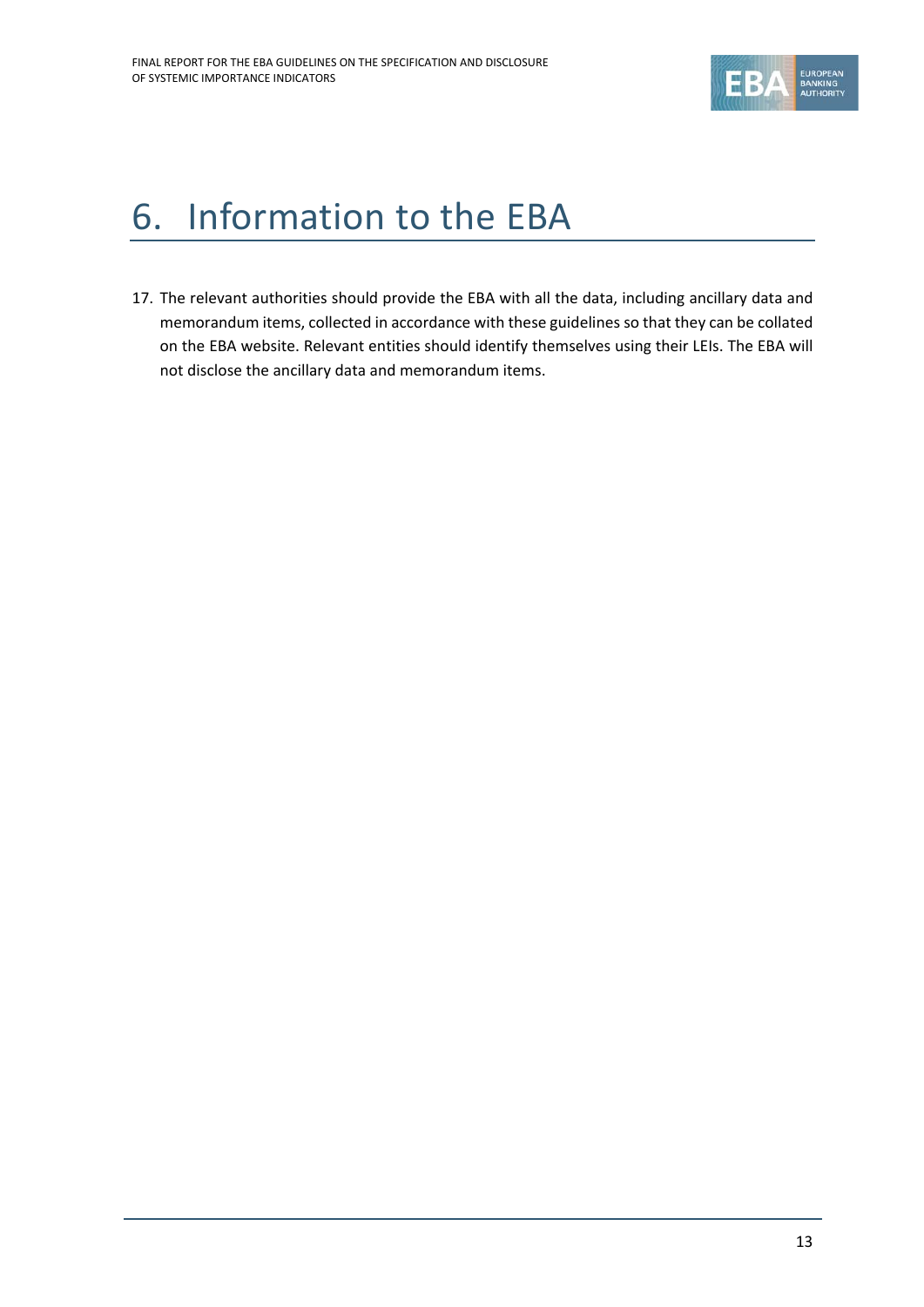

### Annex

### **Template**

| <b>General bank data</b>                                               |                 |
|------------------------------------------------------------------------|-----------------|
| Section 1 - General information                                        | <b>Response</b> |
| a. General information provided by the relevant supervisory authority: |                 |
| (1) Country code                                                       |                 |
| (2) Bank name                                                          |                 |
| (3) Reporting date (yyyy-mm-dd)                                        |                 |
| (4) Reporting currency                                                 |                 |
| (5) Euro conversion rate                                               |                 |
| (6) Submission date (yyyy-mm-dd)                                       |                 |
| b. General information provided by the reporting institution:          |                 |
| (1) Reporting unit                                                     |                 |
| (2) Accounting standard                                                |                 |
| (3) Date of public disclosure (yyyy-mm-dd)                             |                 |
| (4) Language of public disclosure                                      |                 |
| (5) Web address of public disclosure                                   |                 |
|                                                                        |                 |

#### *Size indicators*

| Section 2 - Total exposures<br>Amount                                                                                                                                                                     |  |
|-----------------------------------------------------------------------------------------------------------------------------------------------------------------------------------------------------------|--|
| a. Derivatives                                                                                                                                                                                            |  |
| (1) Counterparty exposure of derivatives contracts                                                                                                                                                        |  |
| (2) Capped notional amount of credit derivatives                                                                                                                                                          |  |
| (3) Potential future exposure of derivatives contracts                                                                                                                                                    |  |
| b. Securities financing transactions (SFTs)                                                                                                                                                               |  |
| (1) Adjusted gross value of SFTs                                                                                                                                                                          |  |
| (2) Counterparty exposure of SFTs                                                                                                                                                                         |  |
| c. Other assets                                                                                                                                                                                           |  |
| d. Gross notional amount of off-balance-sheet items                                                                                                                                                       |  |
| (1) Items subject to a 0% credit conversion factor (CCF)                                                                                                                                                  |  |
| (2) Items subject to a 20% CCF                                                                                                                                                                            |  |
| (3) Items subject to a 50% CCF                                                                                                                                                                            |  |
| (4) Items subject to a 100% CCF                                                                                                                                                                           |  |
| e. Regulatory adjustments                                                                                                                                                                                 |  |
| f. Total exposures indicator (total exposures prior to regulatory adjustments; sum of items 2.a.(1) to 2.c.,<br>0.1 times item 2.d.(1), 0.2 times item 2.d.(2), 0.5 times item 2.d.(3), and item 2.d.(4)) |  |
| Interconnectedness indicators                                                                                                                                                                             |  |

**Section 3 – Intra‐financial system assets Amount**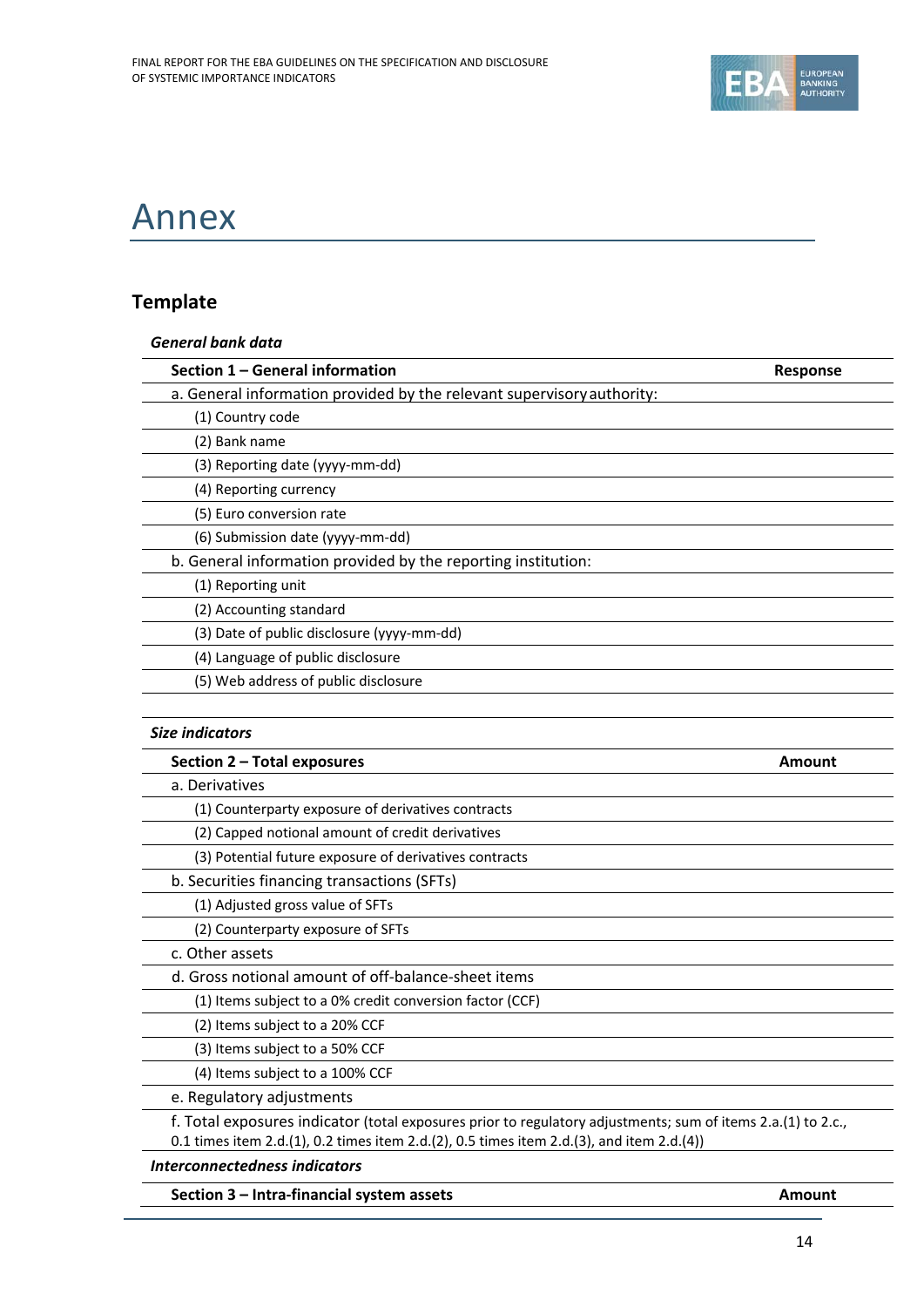

b. Senior unsecured debt securities

c. Subordinated debt securities

d. Commercial paper

e. Certificates of deposit

f. Common equity

g. Preferred shares and any other forms of subordinated funding not captured in item 5.c.

h. Securities outstanding indicator (sum of items 5.a to 5.g)

#### *Substitutability/financial institution infrastructure indicators*

**Section 6 – Payments made in the reporting year (excluding intragroup payments) Amount**

a. Australian dollars (AUD)

b. Brazilian reais (BRL)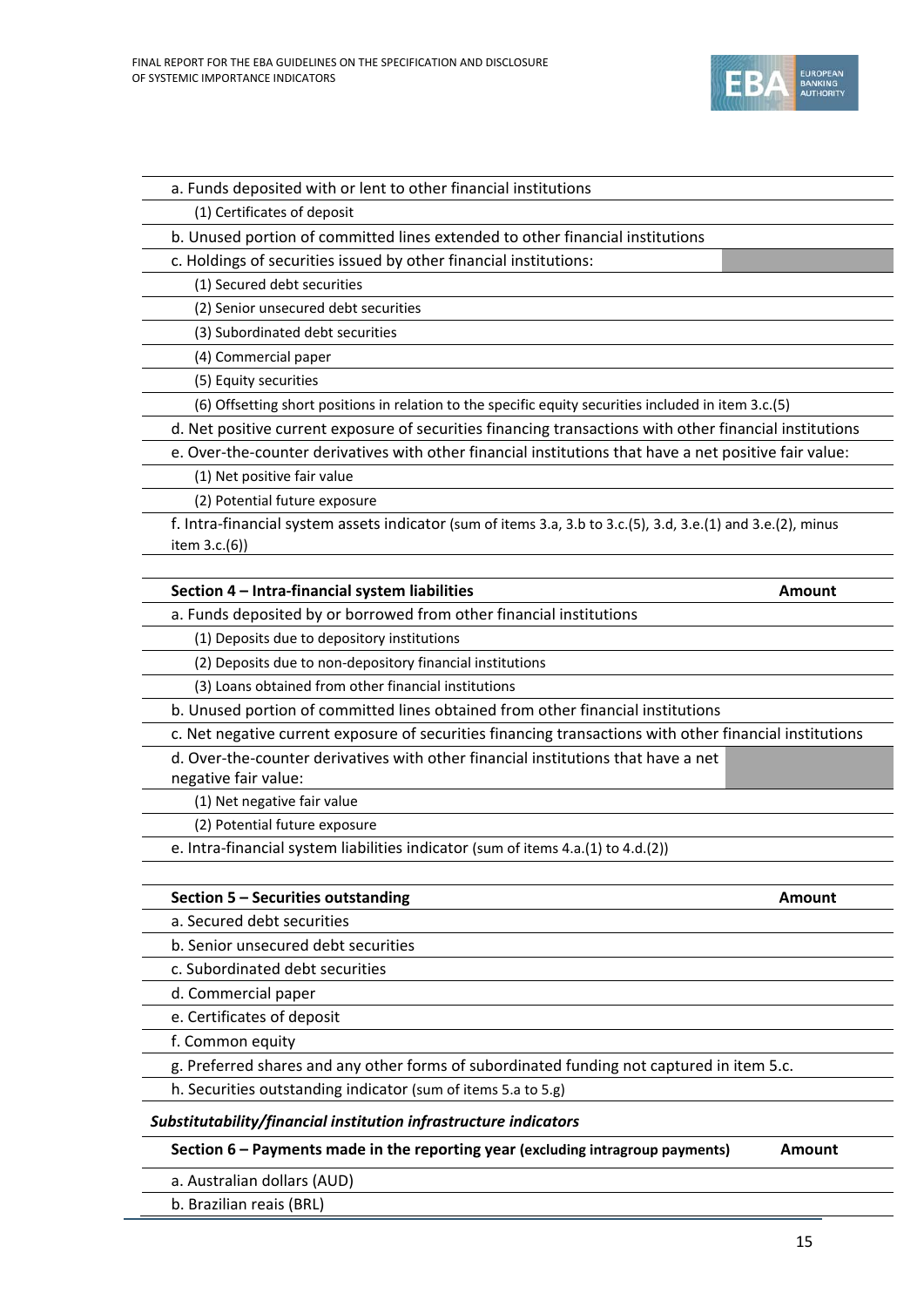

| c. Canadian dollars (CAD)                                                                                  |        |
|------------------------------------------------------------------------------------------------------------|--------|
| d. Swiss francs (CHF)                                                                                      |        |
| e. Chinese yuan (CNY)                                                                                      |        |
| f. Euros (EUR)                                                                                             |        |
| g. British pounds (GBP)                                                                                    |        |
| h. Hong Kong dollars (HKD)                                                                                 |        |
| i. Indian rupee (INR)                                                                                      |        |
| j. Japanese yen (JPY)                                                                                      |        |
| k. Mexican pesos (MXN)                                                                                     |        |
| I. Swedish kronor (SEK)                                                                                    |        |
| m. United States dollars (USD)                                                                             |        |
| n. Payments activity indicator (sum of items 6.a to 6.I)                                                   |        |
| Section 7 - Assets under custody                                                                           | Amount |
| a. Assets under custody indicator                                                                          |        |
|                                                                                                            |        |
| Section 8 - Underwritten transactions in debt and equity markets                                           | Amount |
| a. Equity underwriting activity                                                                            |        |
| b. Debt underwriting activity                                                                              |        |
| c. Underwriting activity indicator (sum of items 8.a and 8.b)                                              |        |
| <b>Complexity indicators</b>                                                                               |        |
| Section 9 - Notional amount of over-the-counter (OTC) derivatives                                          | Amount |
| a. OTC derivatives cleared through a central counterparty                                                  |        |
| b. OTC derivatives settled bilaterally                                                                     |        |
| c. OTC derivatives indicator (sum of items 9.a and 9.b)                                                    |        |
|                                                                                                            |        |
| Section 10 - Trading and available-for-sale securities<br>a. Held-for-trading (HFT) securities             | Amount |
| b. Available-for-sale (AFS) securities                                                                     |        |
| c. Trading and AFS securities that meet the definition of Level 1 assets                                   |        |
| d. Trading and AFS securities that meet the definition of Level 2 assets, with haircuts                    |        |
| e. Trading and AFS securities indicator (sum of items 10.a and 10.b, minus the sum of items 10.c and 10.d) |        |
|                                                                                                            |        |
| Section 11 - Level 3 assets                                                                                | Amount |
| a. Level 3 assets indicator (assets valued for accounting purposes using Level 3 measurement inputs)       |        |
| Cross-jurisdictional activity indicators                                                                   |        |
| Section 12 - Cross-jurisdictional claims                                                                   | Amount |
| a. Cross-jurisdictional claims indicator (total foreign claims on an ultimate risk basis)                  |        |
| Section 13 - Cross-jurisdictional liabilities                                                              | Amount |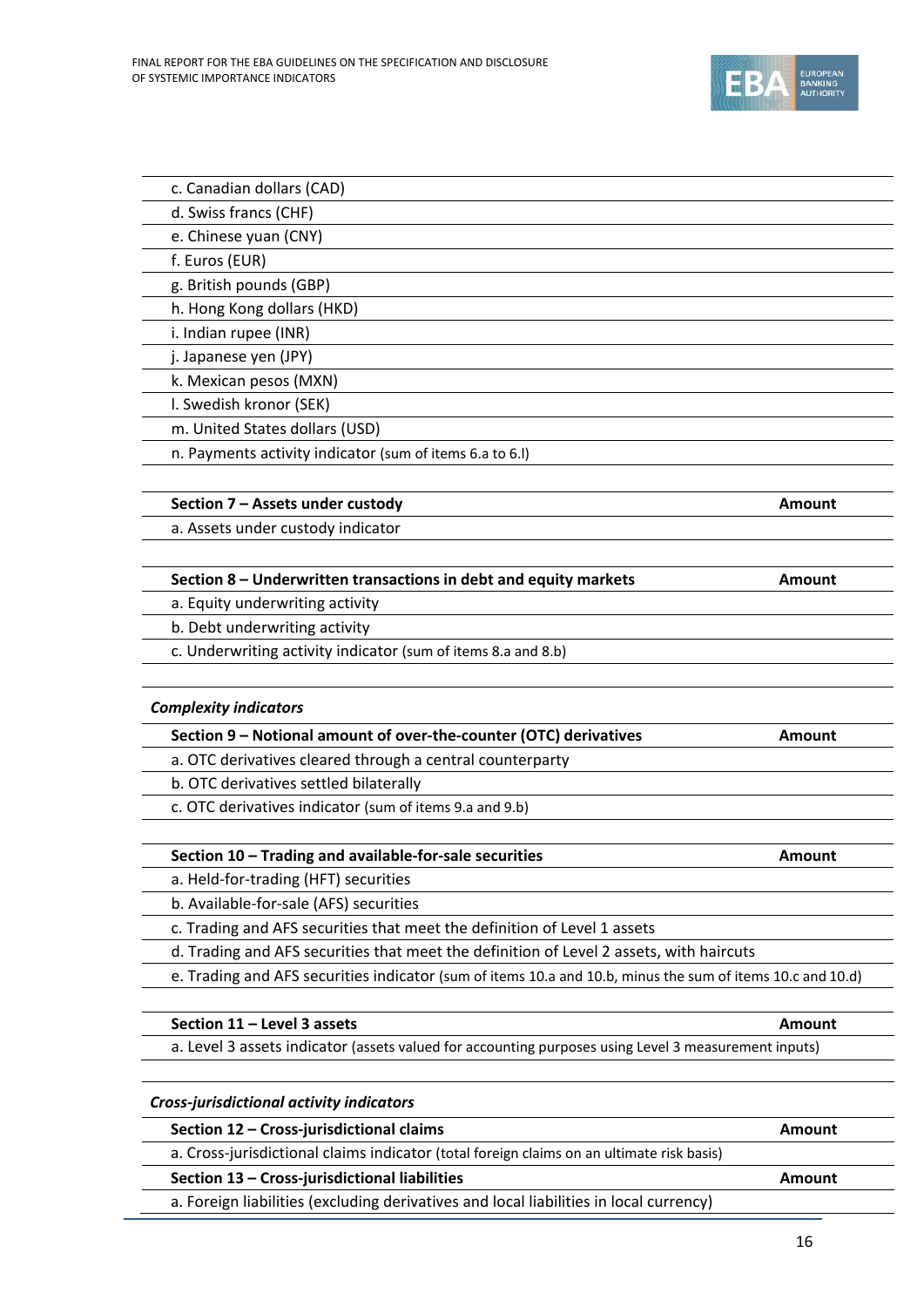

| (1) Any foreign liabilities to related offices included in item 13.a |  |
|----------------------------------------------------------------------|--|
|----------------------------------------------------------------------|--|

b. Local liabilities in local currency (excluding derivatives activity)

c. Cross‐jurisdictional liabilities indicator (sum of items 13.a and 13.b, minus item 13.a.(1))

#### *Ancillary data*

| Section 14 - Ancillary indicators | Amount |
|-----------------------------------|--------|
|-----------------------------------|--------|

a. Total liabilities

b. Retail funding

c. Wholesale funding dependence ratio (the difference between items 14.a and 14.b, divided by item14.a)

d. Total gross revenue

e. Total net revenue

f. Foreign net revenue

g. Gross value of cash provided and gross fair value of securities provided in SFTs

h. Gross value of cash borrowed and gross fair value of securities borrowed in SFTs

- i. Gross positive fair value of OTC derivatives transactions
- j. Gross negative fair value of OTC derivatives transactions

**Amount in single units**

k. Number of jurisdictions

| Section 15 - Ancillary items           | Amount |
|----------------------------------------|--------|
| e. Held-to-maturity securities         |        |
| f. Payments made in the reporting year |        |
| (1) New Zealand dollars (NZD)          |        |
| (2) Russian roubles (RUB)              |        |

| <b>Memorandum items</b>                                                                                |        |  |
|--------------------------------------------------------------------------------------------------------|--------|--|
| Section $16 - Size$ items                                                                              | Amount |  |
| a. Account value for variable insurance products with minimum guarantees,<br>gross of reinsurance      |        |  |
| b. Account value for variable insurance products with minimum<br>guarantees, net of reinsurance        |        |  |
| c. Investment value and guarantee value for unit-linked products gross of reinsurance                  |        |  |
| d. Total exposures, including insurance subsidiaries                                                   |        |  |
| e. Exposures of insurance subsidiaries:                                                                |        |  |
| (1). On-balance-sheet and off-balance-sheet insurance assets                                           |        |  |
| (2) Potential future exposure of derivatives contracts for insurance subsidiaries                      |        |  |
| (3) Investment value in consolidated entities                                                          |        |  |
| f. Exposure of insurance subsidiaries already included in prudential regulatory scope of consolidation |        |  |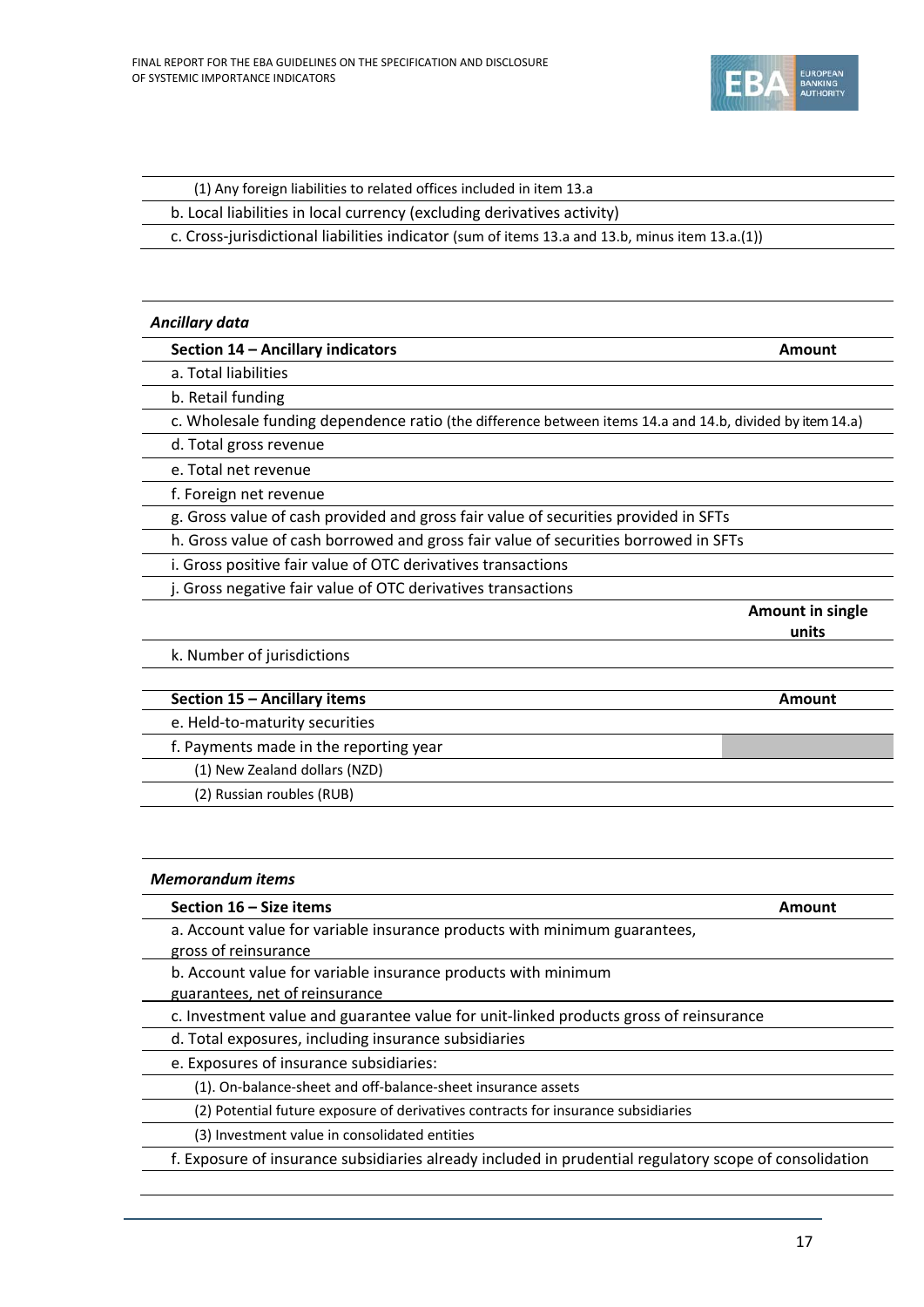

| Section 17 - Interconnectedness items                                                                                                                                                 | <b>Amount</b> |
|---------------------------------------------------------------------------------------------------------------------------------------------------------------------------------------|---------------|
| a. Intra-financial system assets, including insurance subsidiaries                                                                                                                    |               |
| (1) Funds deposited with or lent to other financial institutions                                                                                                                      |               |
| (2) Unused portion of committed lines extended to other financial institutions                                                                                                        |               |
| (3) Holdings of securities issued by other financial institutions                                                                                                                     |               |
| (4) Net positive current exposure of SFTs with other financial institutions                                                                                                           |               |
| (5) OTC derivatives with other financial institutions that have a net positive fair value                                                                                             |               |
| b. Intra-financial system assets, including asset management companies                                                                                                                |               |
| c. Intra-financial system assets, including private equity funds                                                                                                                      |               |
| d. Over-the-counter derivatives with other financial institutions that have a net positive fair value<br>(revised definition)                                                         |               |
| e. Intra-financial system liabilities, including insurance subsidiaries                                                                                                               |               |
| (1) Funds deposited by or borrowed from other financial institutions                                                                                                                  |               |
| (2) Unused portion of committed lines obtained from other financial institutions                                                                                                      |               |
| (3) Net negative current exposure of SFTs with other financial institutions                                                                                                           |               |
| (4) OTC derivatives with other financial institutions that have a net negative fair value                                                                                             |               |
| f. Intra-financial system liabilities, including asset management companies                                                                                                           |               |
| g. Intra-financial system liabilities, including private equity funds                                                                                                                 |               |
| h. Over-the-counter derivatives with other financial institutions that have a net negative fair value                                                                                 |               |
| (revised definition)                                                                                                                                                                  |               |
| I. Securities outstanding, including the securities issued by insurance subsidiaries                                                                                                  |               |
|                                                                                                                                                                                       |               |
| Section 18 - Substitutability/financial infrastructure items                                                                                                                          | <b>Amount</b> |
| a. Payments made as a correspondent for other banks                                                                                                                                   |               |
| (1) Australian dollars (AUD)                                                                                                                                                          |               |
| (2) Brazilian reais (BRL)                                                                                                                                                             |               |
| (3) Canadian dollars (CAD)                                                                                                                                                            |               |
| (4) Swiss francs (CHF)                                                                                                                                                                |               |
| (5) Chinese yuan (CNY)                                                                                                                                                                |               |
| (6) Euros (EUR)                                                                                                                                                                       |               |
| (7) Pounds sterling (GBP)                                                                                                                                                             |               |
| (8) Hong Kong dollars (HKD)                                                                                                                                                           |               |
| (9) Indian rupees (INR)                                                                                                                                                               |               |
| (10) Japanese yen (JPY)                                                                                                                                                               |               |
| (11) Swedish kronor (SEK)                                                                                                                                                             |               |
| (12) United States dollars (USD)                                                                                                                                                      |               |
| (13) Mexican pesos (MXN)                                                                                                                                                              |               |
| (14) New Zealand dollars (NZD)                                                                                                                                                        |               |
|                                                                                                                                                                                       |               |
|                                                                                                                                                                                       |               |
| (15) Russian roubles (RUB)                                                                                                                                                            |               |
|                                                                                                                                                                                       |               |
| b Trading volume of securities issued by sovereigns<br>(1) Any intragroup transactions included in item 18.b                                                                          |               |
|                                                                                                                                                                                       |               |
| c. Trading volume of securities issued by other public sector entities<br>(1) Any intragroup transactions included in item 18.c<br>d. Trading volume of other fixed income securities |               |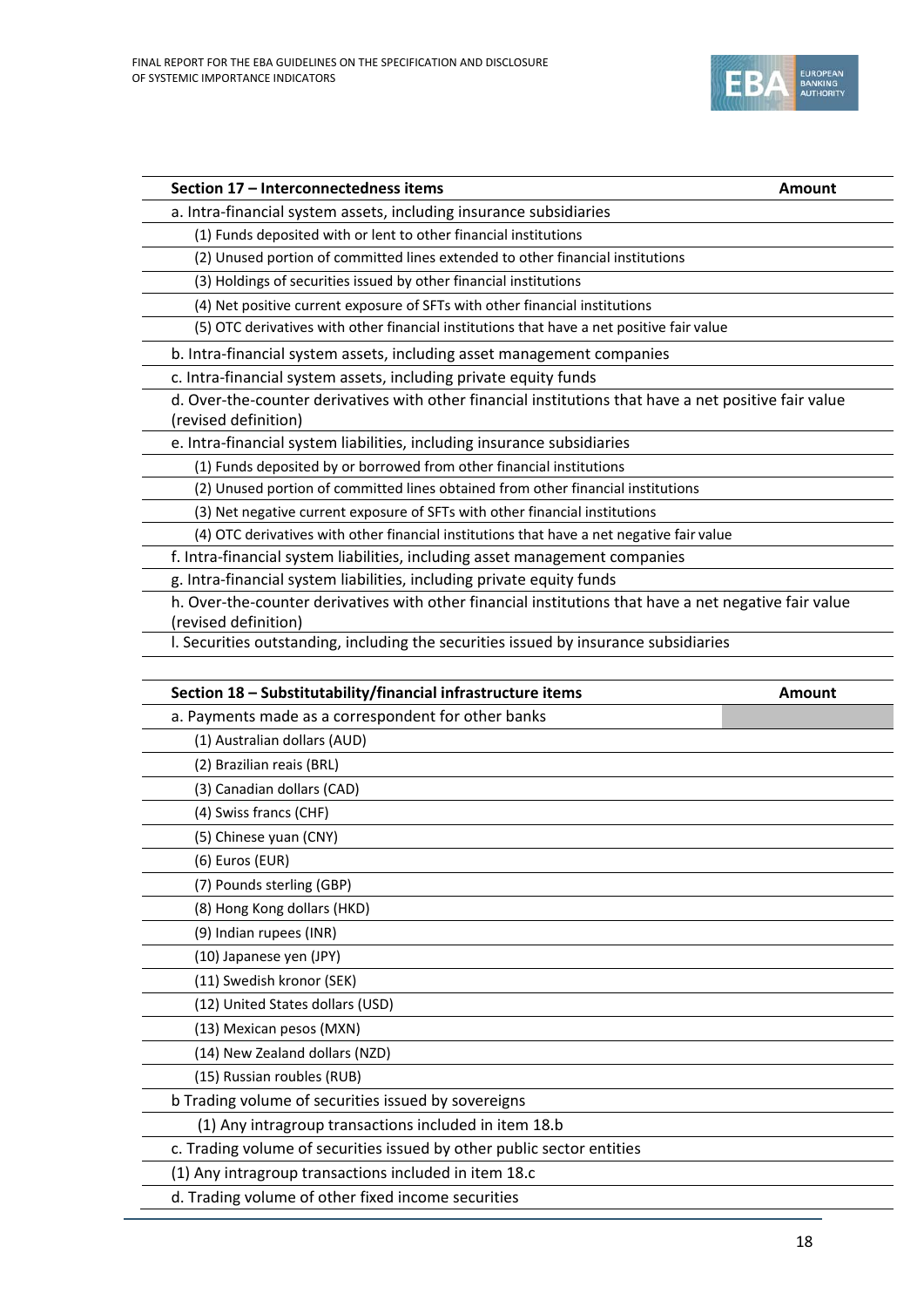

| (1) Any intragroup transactions included in item 18.d                                                                         |
|-------------------------------------------------------------------------------------------------------------------------------|
| e. Trading volume of listed equities                                                                                          |
| (1) Any intragroup transactions included in item 18.e                                                                         |
| f. Trading volume of all other securities                                                                                     |
| (1) Any intragroup transactions included in item 18.f                                                                         |
| g. Initial margin posted to central counterparties (CCPs) on behalf of clients                                                |
| h. Initial margin posted to CCPs for the reporting group's own account                                                        |
| i. Default fund contributions to CCPs                                                                                         |
| j. Other facilities to CCPs                                                                                                   |
| k. Provision of settlement services in connection with centrally cleared transactions                                         |
| I. Payments made in the reporting year (excluding intragroup payments): of which those that are made<br>to central banks      |
| (1) Transactions related to central bank operations                                                                           |
| (2) Payments related to the purchase of sovereign debt                                                                        |
| (3) Other transactions to central banks                                                                                       |
|                                                                                                                               |
| Section 19 - Complexity items<br><b>Amount</b>                                                                                |
| a. Notional amount of OTC derivatives, including insurance subsidiaries                                                       |
| (1) Cleared through a CCP where the group (including insurance subsidiaries) acts as a financial<br>intermediary (CCP-leg)    |
| (2) Cleared through a CCP where the group (including insurance subsidiaries) acts as a financial<br>intermediary (Client-leg) |
| (3) Cleared through a CCP where the group, including insurance subsidiaries, acts as an agent                                 |
| (4) Cleared through a CCP where the group, including insurance subsidiaries, trades on its own<br>account                     |
| (5) Settled bilaterally                                                                                                       |
| b. Trading and AFS securities gross of deduction of liquid assets, including insurance subsidiaries                           |
| c. Trading and AFS securities, including insurance subsidiaries, that meet the definition of Level 1 assets                   |
| d. Trading and AFS securities, including insurance subsidiaries, that meet the definition of Level 2 assets,<br>with haircuts |
| e. Trading and AFS securities, held by insurance subsidiaries only                                                            |
| f. Level 3 assets, including insurance subsidiaries                                                                           |
| g. Level 2 assets (assets valued for accounting purposes using Level 2 measurement inputs)                                    |
| h. Level 2 assets, including insurance subsidiaries                                                                           |
| i. Trading and AFS securities gross of deduction of liquid assets, including insurance subsidiaries                           |
| j. Trading and AFS securities, including insurance subsidiaries, that meet the definition of Level 1 assets                   |
| k. Trading and AFS securities, including insurance subsidiaries, that meet the definition of Level 2 assets,<br>with haircuts |
| I. Trading and AFS securities, held by insurance subsidiaries only                                                            |
| m. Level 3 assets, including insurance subsidiaries                                                                           |
| (1) Level 2 assets, including insurance subsidiaries, cleared through a CCP                                                   |
| (2) Level 2 assets, including insurance subsidiaries, settled bilaterally                                                     |
| (3) Other Level 2 assets                                                                                                      |
|                                                                                                                               |

n. Average value of Level 3 assets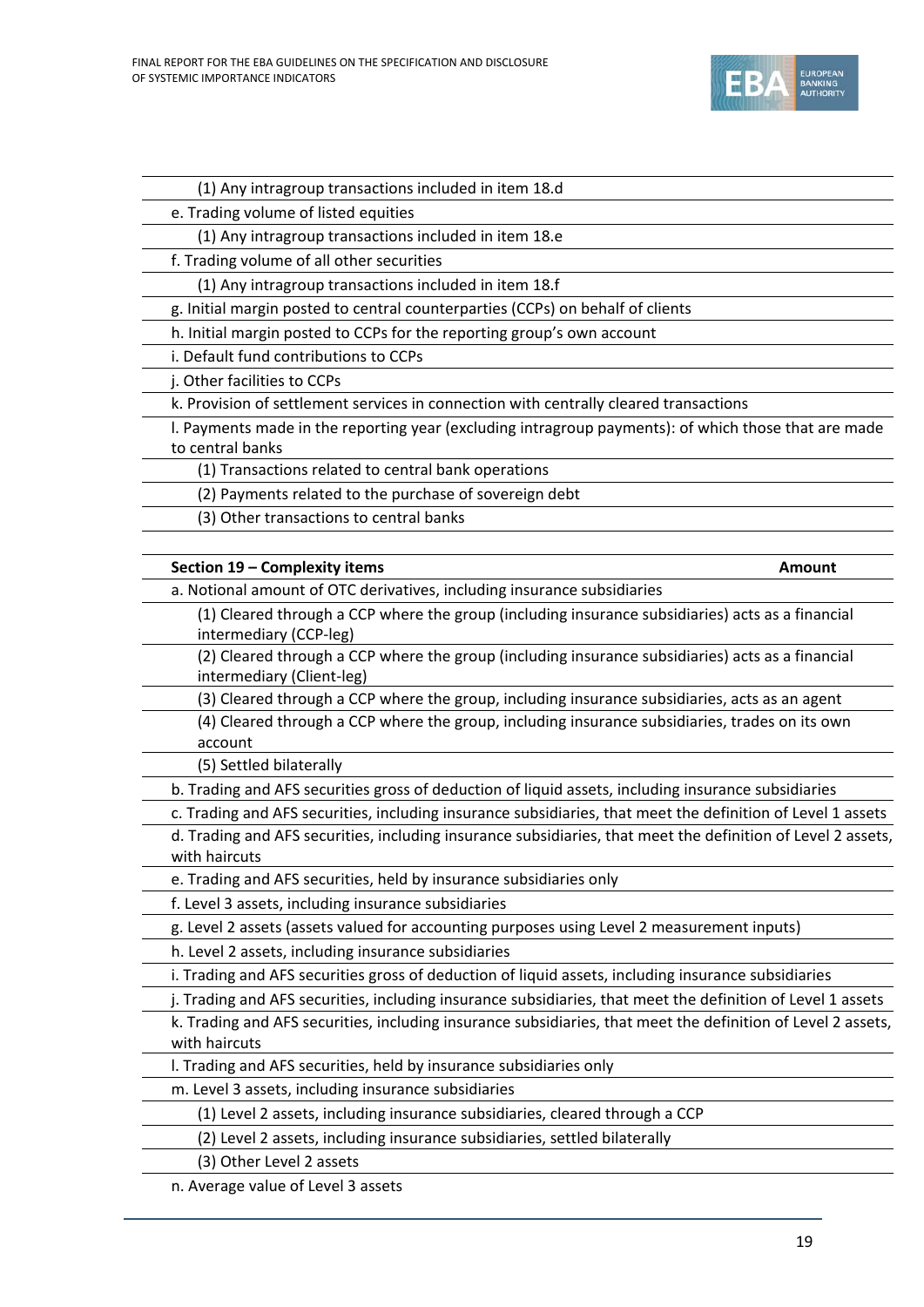

| Section 20 - Cross-jurisdictional activity items                                                                                        | <b>Amount</b> |
|-----------------------------------------------------------------------------------------------------------------------------------------|---------------|
| a. Foreign derivative claims on an ultimate risk basis                                                                                  |               |
| b. Foreign liabilities on an immediate risk basis (including derivatives)                                                               |               |
| (1) Foreign derivative liabilities on an immediate risk basis                                                                           |               |
| c. Local liabilities in local currency (including derivatives activity)                                                                 |               |
| d. Cross-jurisdictional local claims in local currency (excluding derivatives                                                           |               |
| activity)                                                                                                                               |               |
| e. Cross-jurisdictional local claims in local currency (including derivatives                                                           |               |
| activity)                                                                                                                               |               |
| f. Total foreign claims on an ultimate risk basis (considering the euro area (EA)                                                       |               |
| as a single jurisdiction)                                                                                                               |               |
| g. Foreign derivatives claims on an ultimate risk basis (considering the EA as a                                                        |               |
| single jurisdiction)                                                                                                                    |               |
| h. Foreign liabilities on an immediate risk basis, including derivatives                                                                |               |
| (considering the EA as a single jurisdiction)                                                                                           |               |
| (1) Foreign derivatives liabilities on an immediate risk basis (considering the                                                         |               |
| EA as a single jurisdiction)                                                                                                            |               |
| i. Cross-jurisdictional local claims in local currency, excluding derivatives<br>activity (considering the EA as a single jurisdiction) |               |
| j. Cross-jurisdictional local claims in local currency, including derivatives activity                                                  |               |
| (considering the EA as a single jurisdiction)                                                                                           |               |
| k. Foreign liabilities, excluding derivatives and local liabilities in local currency                                                   |               |
| (considering the EA as a single jurisdiction)                                                                                           |               |
| (1) Any foreign liabilities to related offices included in item 20.h                                                                    |               |
| (considering the EA as a single jurisdiction)                                                                                           |               |
| I. Local liabilities in local currency excluding derivatives (considering the EA as a                                                   |               |
| single jurisdiction)                                                                                                                    |               |
| m. Local liabilities in local currency including derivatives (considering the EA as                                                     |               |
| a single jurisdiction)                                                                                                                  |               |
| n. Total net local positions in local currency including derivatives, if net positive                                                   |               |
| o. Total net local positions in local currency including derivatives, if net                                                            |               |
| negative                                                                                                                                |               |
| p. Total net local positions in local currency in non-EA countries including                                                            |               |
| derivatives, if net positive (considering the EA as a single jurisdiction)                                                              |               |
| q. Total net local positions in local currency in non-EA countries including                                                            |               |
| derivatives, if net negative (considering the EA as a single jurisdiction)                                                              |               |
| r. Total net local positions in local currency in EA countries including derivatives                                                    |               |
| (considering the EA as a single jurisdiction)                                                                                           |               |
| s. Intra-office claims booked by foreign subsidiaries                                                                                   |               |
| t. Intra-office claims booked by foreign branches                                                                                       |               |
| u. Intra-office liabilities booked by foreign subsidiaries                                                                              |               |
| v. Intra-office liabilities booked by foreign branches                                                                                  |               |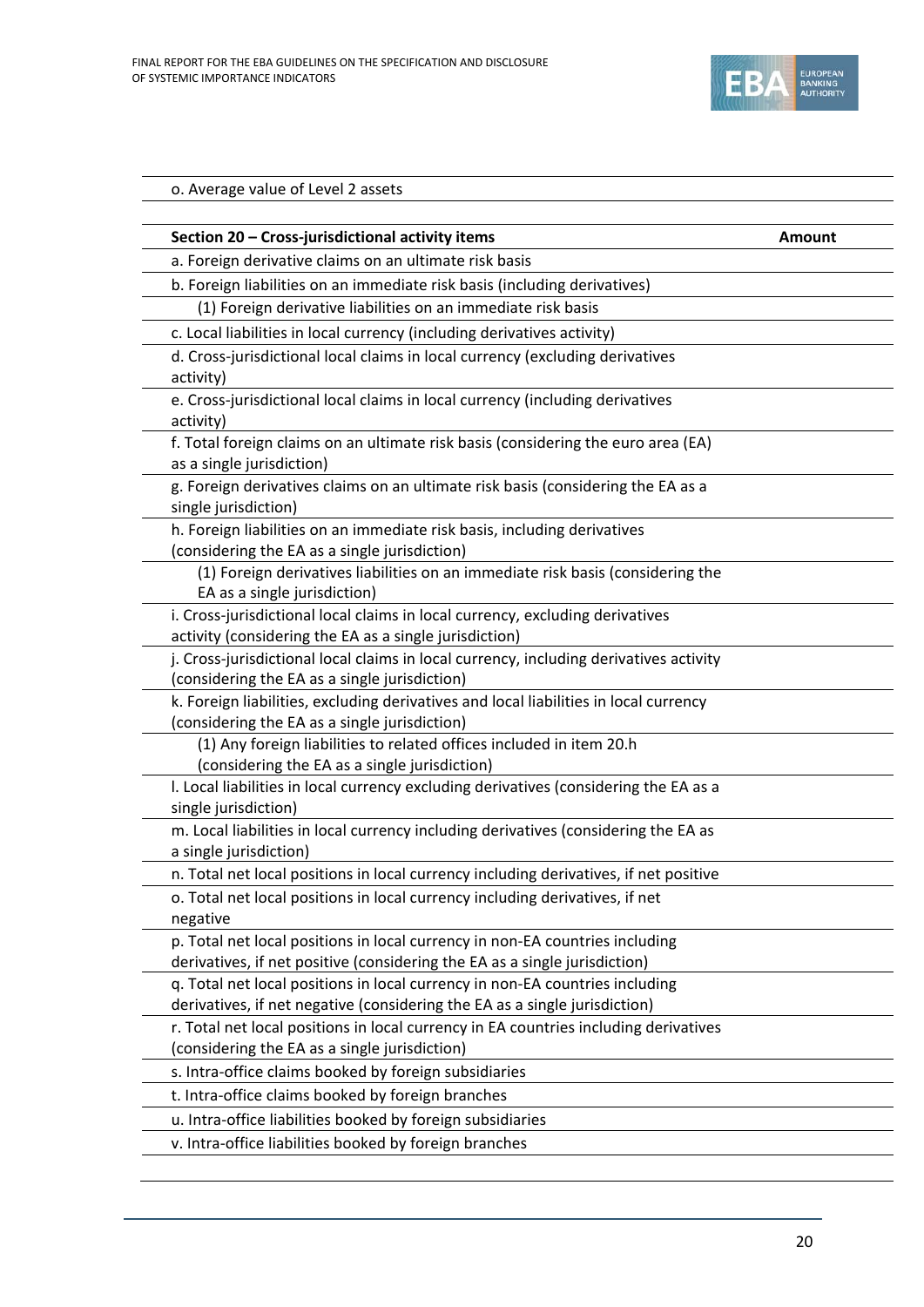

| Section 21 - Ancillary items                                             | <b>Amount</b>                         |
|--------------------------------------------------------------------------|---------------------------------------|
| a. Foreign net revenue (considering the EA as a single jurisdiction)     |                                       |
| b. Number of jurisdictions (considering the EA as a single jurisdiction) |                                       |
| <b>Checks summary</b>                                                    |                                       |
| Section 22 - Indicator values                                            | <b>Indicator value in million EUR</b> |
| a. Section 2 - Total exposures indicator                                 |                                       |
| b. Section 3 - Intra-financial system assets indicator                   |                                       |
| c. Section 4 - Intra-financial system liabilities indicator              |                                       |
| d. Section 5 - Securities outstanding indicator                          |                                       |
| e. Section 6 - Payments activity indicator                               |                                       |
| f. Section 7 - Assets under custody indicator                            |                                       |
| g. Section 8 - Underwriting activity indicator                           |                                       |
| h. Section 9 - OTC derivatives indicator                                 |                                       |
| i. Section 10 - Trading and AFS securities indicator                     |                                       |
| j. Section 11 - Level 3 assets indicator                                 |                                       |
| k. Section 12 - Cross-jurisdictional claims indicator                    |                                       |
| I. Section 13 - Cross-jurisdictional liabilities indicator               |                                       |
| m. Other sections                                                        |                                       |
| (1) Item 1.a - General information provided by the supervisory authority |                                       |
| (2) Item 1.b - General information provided by the reporting institution |                                       |
| (3) Section 14 - Ancillary indicators                                    |                                       |
| (4) Section 15 - Ancillary items                                         |                                       |
| (5) Section 16 - Size items                                              |                                       |
| (6) Section 17 - Interconnectedness items                                |                                       |
| (7) Section 18 - Substitutability/financial infrastructure items         |                                       |
| (8) Section 19 - Complexity items                                        |                                       |
| (9) Section 20 - Cross-jurisdictional activity items                     |                                       |
| (10) Section 21 - Ancillary items                                        |                                       |
| Section 23 - Indicator values (revised methodology - July 2018)          | <b>Indicator value in million EUR</b> |
| a. Section 16 - Total exposures indicator                                |                                       |
| b. Section 17 - Intra-financial system assets indicator                  |                                       |
| c. Section 17 - Intra-financial system liabilities indicator             |                                       |
| d. Section 17 - Securities outstanding indicator                         |                                       |
| e. Section 6 - Payments activity indicator                               |                                       |
| f. Section 7 - Assets under custody indicator                            |                                       |
| g. Section 8 - Underwriting activity indicator                           |                                       |

h. Section 18 – Trading volume indicator – fixed income

i. Section 18 – Trading volume indicator – equities and other securities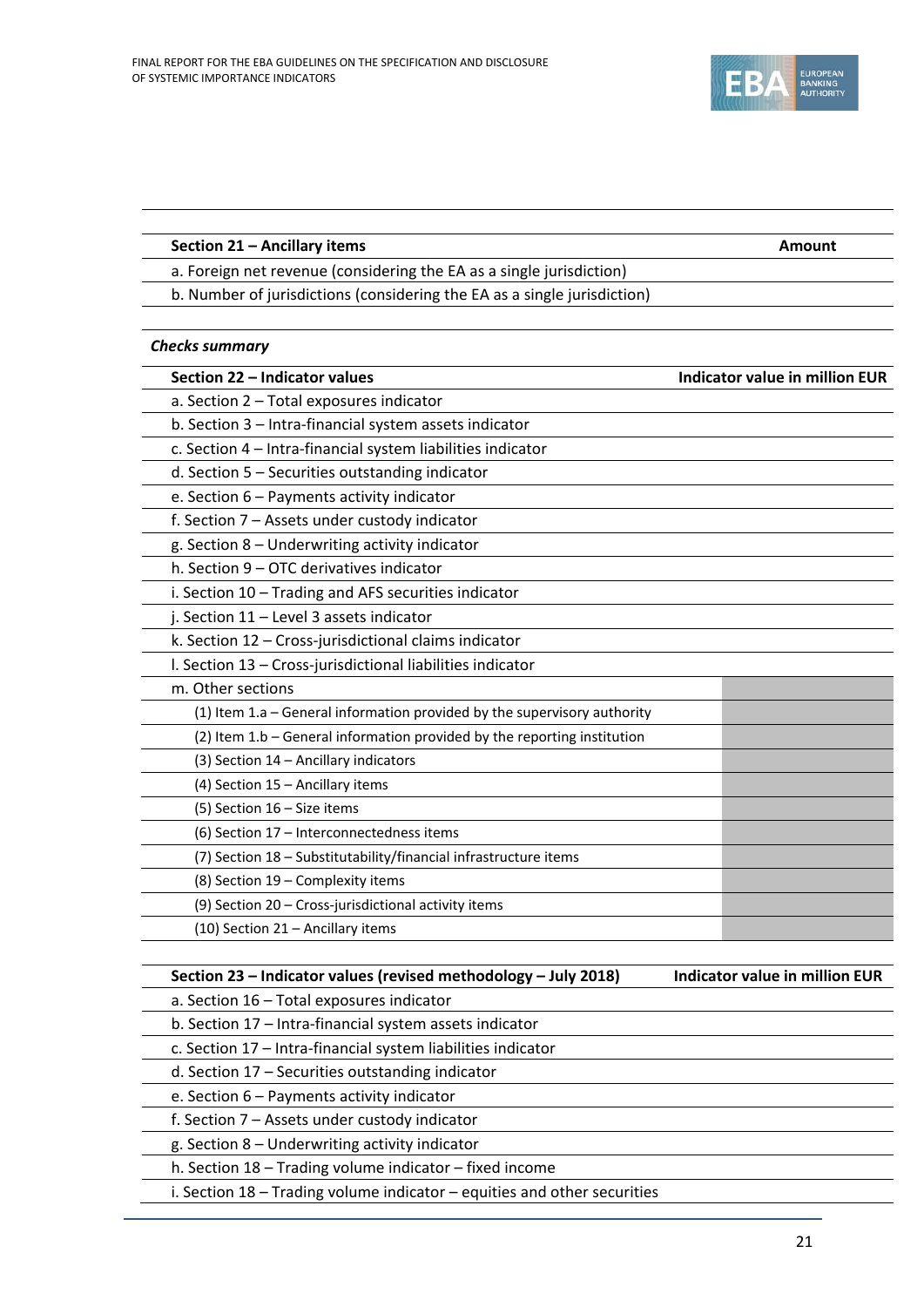

| j. Section 19 – OTC derivatives indicator                  |
|------------------------------------------------------------|
| k. Section 10 - Trading and AFS securities indicator       |
| I. Section 19 – Level 3 assets indicator                   |
| m. Section 20 - Cross-jurisdictional claims indicator      |
| n. Section 20 - Cross-jurisdictional liabilities indicator |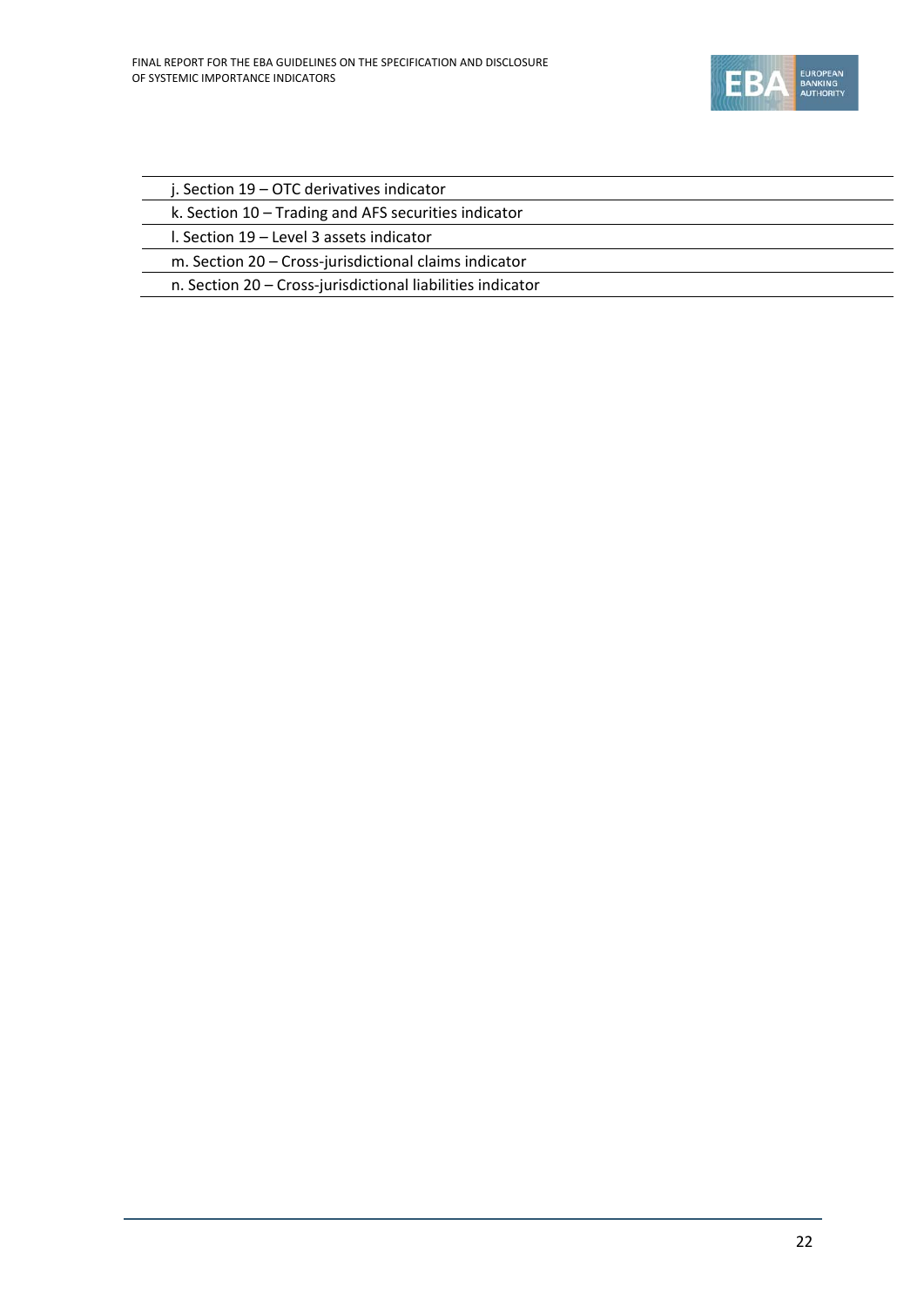

## 4. Accompanying documents

### 4.1 Cost–benefit analysis/impact assessment

This analysis provides the reader with an overview as regards problem identification, possible options to address the problem and their potential impacts. The quantitative analysis relies on information collected by the EBA for the identification and classification of G‐SIIs. This makes it possible to evaluate the impact in terms of the score computed at bank level under the new methodology.

#### A. Problem identification

The current methodology for the identification of G‐SIIs relies on the evaluation of five broad aspects of the banks: size, interconnectedness, substitutability, cross-jurisdictional activity and complexity.

The cross-jurisdictional indicator aims to cover the additional burden in the event of a bank's distress or failure arising from coordination difficulties between different countries, potentially with different legislative frameworks. The rationale is that the international impact of a bank's failure would be higher the greater the bank's global reach is, given the difficulties involved in coordinating its resolution.

Currently, all cross‐border activities carried out by European banks in Member States of the EU or in the European Banking Union (EBU) – the latter being constituted by the Member States that have joined the SRM – contribute to the cross-jurisdictional indicator, as prescribed by the internationally agreed methodology for identifying G‐SIBs. By comparison, activities that US banks carry out in states other than the home state are not included in the indicator.

The BCBS was asked to analyse the possibility of considering the EBU as a single jurisdiction in the G‐SIB methodology. This could have been justified by the fact that the EBU benefits from a single regulatory framework in terms of capital requirements and banking resolution. This uniform regulation is established by a single supervisor and a single resolution authority. In its July 2018 revision, the BCBS decided, however, not to modify the G-SIB methodology in this regard.

During the three‐year review period of the G‐SIB framework, the BCBS verified that treating the EBU as a single jurisdiction would reduce cross-jurisdictional claims and liabilities for EBU banks. Consequently, the cross‐jurisdictional activity indicator would most likely be lower for EBU banks and, as a result of the impact on denominators, higher for non‐EBU banks.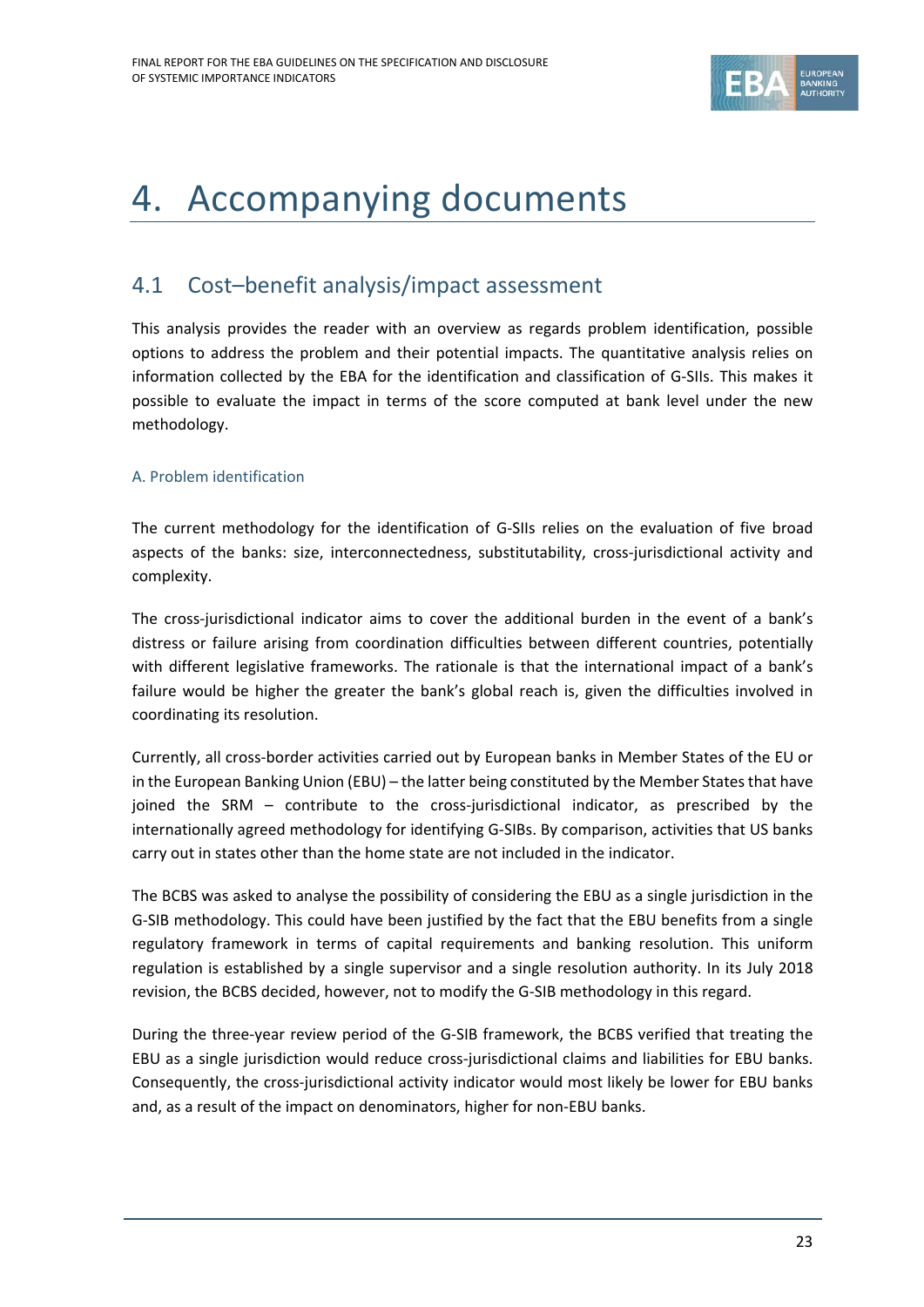

#### B. Policy objectives

Article 131 of Directive (EU) 2019/878 requiresthat the EBA develop an additional methodology for the identification of G-SIIs that excludes the cross-border activities of European banks in EBU Member States. The rationale behind this request is to recognise the efforts made in recent years to create harmonised European banking regulation and a common approach to resolution. This initiative was also intended to contribute to ensuring a level playing field with banks in other jurisdictions where different states are not considered different jurisdictions. It would also remove possible barriers to the expansion of cross-border banking activities among EBU countries.

The introduction of an additional methodology has some advantages, although it also brings the disadvantage of representing a potential deviation from the BCBS standard.

#### C. Baseline scenario

The analysis is incremental: the assessments are formulated in differential terms with respect to a baseline scenario, namely maintaining the status quo. The costs and benefits are therefore strictly connected to the changes that the regulatory option entails.

Although the 'no policy change' scenario is not feasible given the clear mandate in the regulation, it is the natural basis for comparison of the impacts of the policy options.

#### D. Options considered

Three options were considered, although the no-change option is not available in practice due to the legislator's explicit mandate:

- 0. no change;
- 1. adopt the proposed methodology, either with a cap that could be formulated in absolute or relative terms or without a cap;
- 2. adopt the proposed methodology taking into account the impact of different foreign exchange (FX) conversion methods.

#### E. Cost–benefit analysis

The proposed methodology and the possible correction for the impact of FX conversion do not involve additional data collection, so no additional material/administrative costs for banks are expected and neither of the two options would result in making reporting more complicated.

The figure below compares the scores computed for the European banks following the basic BCBS methodology and the proposed methodology. The data refers to end‐2018. As expected, in terms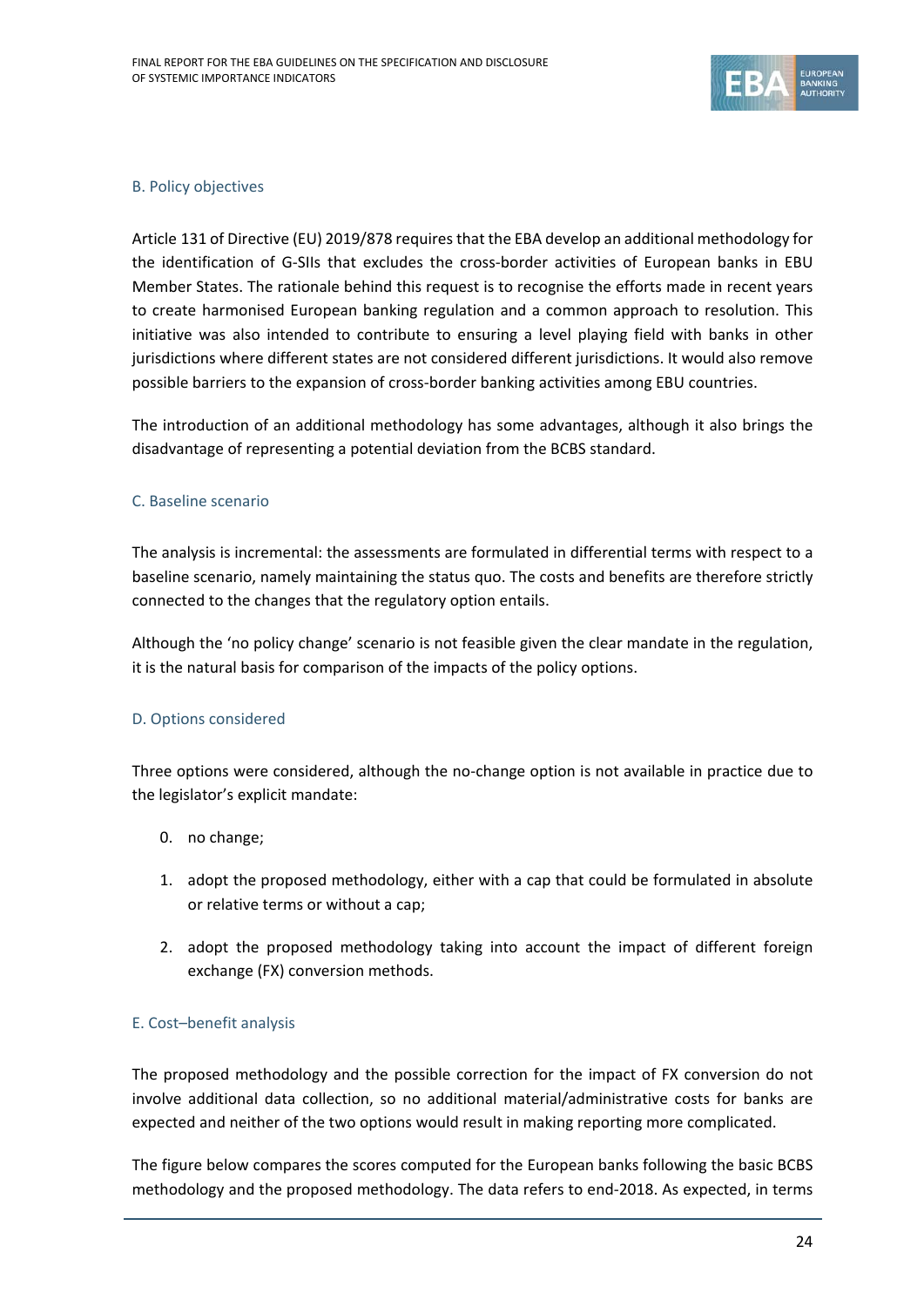

of the computation of the G‐SII score, the result is a reduction on the G‐SIB score under the BCBS framework. For the 12 European banks identified as G‐SIIs, the average variation in the score is about –8 basis points. For half of the banks contributing to the G‐SII annual identification exercise, the score variation is practically nil, while the highest variation reduction is close to –40 basis points. The evidence therefore suggests that, notwithstanding any future mergers or acquisitions, no EBU G‐SII is currently in a condition to benefit from the additional EU methodology for assigning G‐SII buffer rates.

Since the new methodology envisages sterilising any variation in the score that would induce the buffer to fall below 1%, it makes sense to focus only on banks associated with a buffer higher than 1%. It is possible to see that only two banks are classified in this bucket and that the new methodology would not alter their classification. Even applying to these banks the highest variation observed, their classification would still not change based on the latest available exercise.



Sources: *EBA (bank‐specific information) and Bank for International Settlements (global denominators)*

The impacts of the proposed methodology are mitigated by setting a maximum admissible variation in the score (a cap). Thus, only banks with a score already close to a bucket threshold would be affected.

The table below showssome theoretical examples of how the proposed methodology could impact the final allocation of identified G‐SIIs, considering a cap of 10 basis points (bps).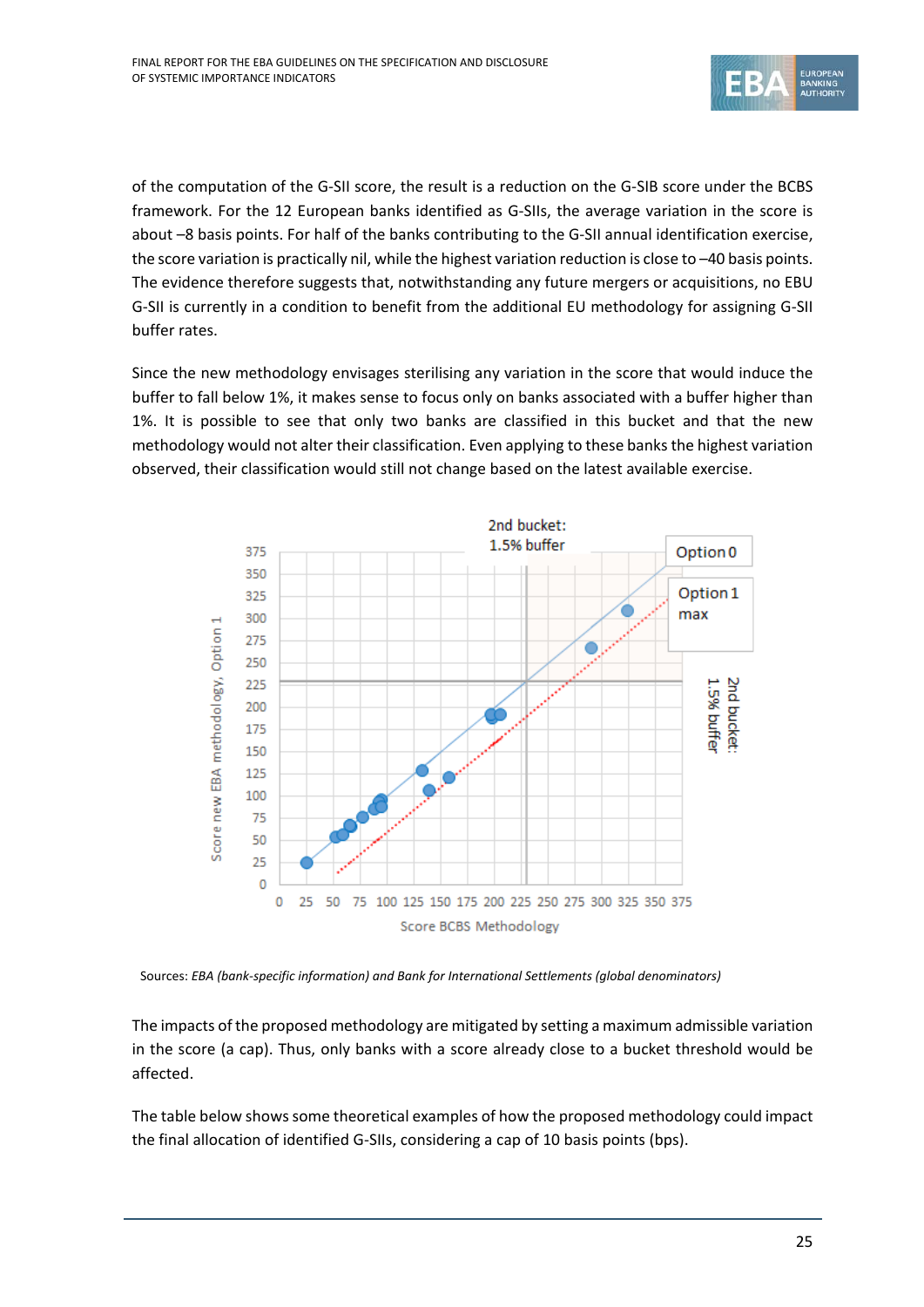

| <b>Pure G-SIB</b><br>score | <b>Bucket</b><br>allocation<br>(Basel text) | <b>Impact of EBU</b><br>cross-border<br>exposures | <b>Maximum</b><br>score<br>reduction of<br>10 bps | <b>Revised G-SIB</b><br>score according to<br>additional EU<br>methodology | <b>Potential bucket</b><br>allocation<br>(after EU<br>methodology) |
|----------------------------|---------------------------------------------|---------------------------------------------------|---------------------------------------------------|----------------------------------------------------------------------------|--------------------------------------------------------------------|
| $245$ bps                  | 2nd bucket:<br>1.5% CET1<br>G-SIB buffer    | $-17$ bps                                         | $-10$ bps                                         | $235$ bps                                                                  | 2nd bucket: 1.5%<br>CET1 G-SIB<br>buffer                           |
| $261$ bps                  | 2nd bucket:<br>1.5% CET1<br>G-SIB buffer    | $-36$ bps                                         | $-10$ bps                                         | $251$ bps                                                                  | 2nd bucket: 1.5%<br><b>CET1 G-SIB</b><br>buffer                    |
| <b>242 bps</b>             | 2nd bucket:<br>1.5% CET1<br>G-SIB buffer    | $-31$ bps                                         | $-10$ bps                                         | $232$ bps                                                                  | 2nd bucket: 1.5%<br><b>CET1 G-SIB</b><br>buffer                    |
| $235$ bps                  | 2nd bucket:<br>1.5% CET1<br>G-SIB buffer    | $-4$ bps                                          | $-4$ bps                                          | $231$ bps                                                                  | 2nd bucket: 1.5%<br><b>CET1 G-SIB</b><br>buffer                    |
| $233$ bps                  | 2nd bucket:<br>1.5% CET1<br>G-SIB buffer    | $-6$ bps                                          | $-6$ bps                                          | 227 bps                                                                    | 1st bucket: 1%<br><b>CET1 G-SIB</b><br>buffer                      |

An additional correction to the proposed methodology could take into consideration different exchange rate conversion methodologies. On the grounds of the data used for the identification and classification of G‐SIBs used by the BCBS for the past three years (2016, 2017 and 2018), it can be observed that the average variation in the score arising this correction would be nil. The highest impact on the score observed during the three years is a reduction of 11 points. Focusing on EBU banks only, the average variation in the score would still be zero, but with lower dispersion; in practice, the impacts are contained between 0 and 3 points.

Shifts in bucket allocation, and thus in lower buffer requirements, would be possible to observe only for banks with a score already close to a bucket threshold.

| <b>Revised G-SIB</b><br>score according to<br>additional EU<br>methodology | <b>Potential bucket</b><br>allocation after<br><b>EU</b> methodology | <b>FX conversion methods</b><br>impact<br>(average change<br>compared with<br>baseline) | <b>Revised G-SIB score</b><br>according to<br>additional EU<br>methodology (with FX<br>impact factor) | <b>Potential bucket</b><br>allocation after EU<br>methodology<br>(with FX impact factor) |
|----------------------------------------------------------------------------|----------------------------------------------------------------------|-----------------------------------------------------------------------------------------|-------------------------------------------------------------------------------------------------------|------------------------------------------------------------------------------------------|
| <b>235 bps</b>                                                             | 2nd bucket: 1.5%<br><b>CET1 G-SIB</b><br>buffer                      | $+3$ bps                                                                                | 238 bps                                                                                               | 2nd bucket: 1.5% CET1<br>G-SIB buffer                                                    |
| $251$ bps                                                                  | 2nd bucket: 1.5%<br><b>CET1 G-SIB</b><br>buffer                      | $+2$ bps                                                                                | $253$ bps                                                                                             | 2nd bucket: 1.5% CET1<br>G-SIB buffer                                                    |
| 232 bps                                                                    | 2nd bucket: 1.5%<br>CET1 G-SIB<br>buffer                             | $+2$ bps                                                                                | 234 bps                                                                                               | 2nd bucket: 1.5% CET<br>G-SIB buffer                                                     |
| $231$ bps                                                                  | 2nd bucket: 1.5%<br>CET1 G-SIB<br>buffer                             | $-3$ bps                                                                                | $228$ bps                                                                                             | 1st bucket: 1% CET1<br>G-SIB buffer                                                      |
| 227 bps                                                                    | 1st bucket: 1%<br><b>CET1 G-SIB</b><br>buffer                        | $-2$ bps                                                                                | $225$ bps                                                                                             | 1st bucket: 1% CET1<br>G-SIB buffer                                                      |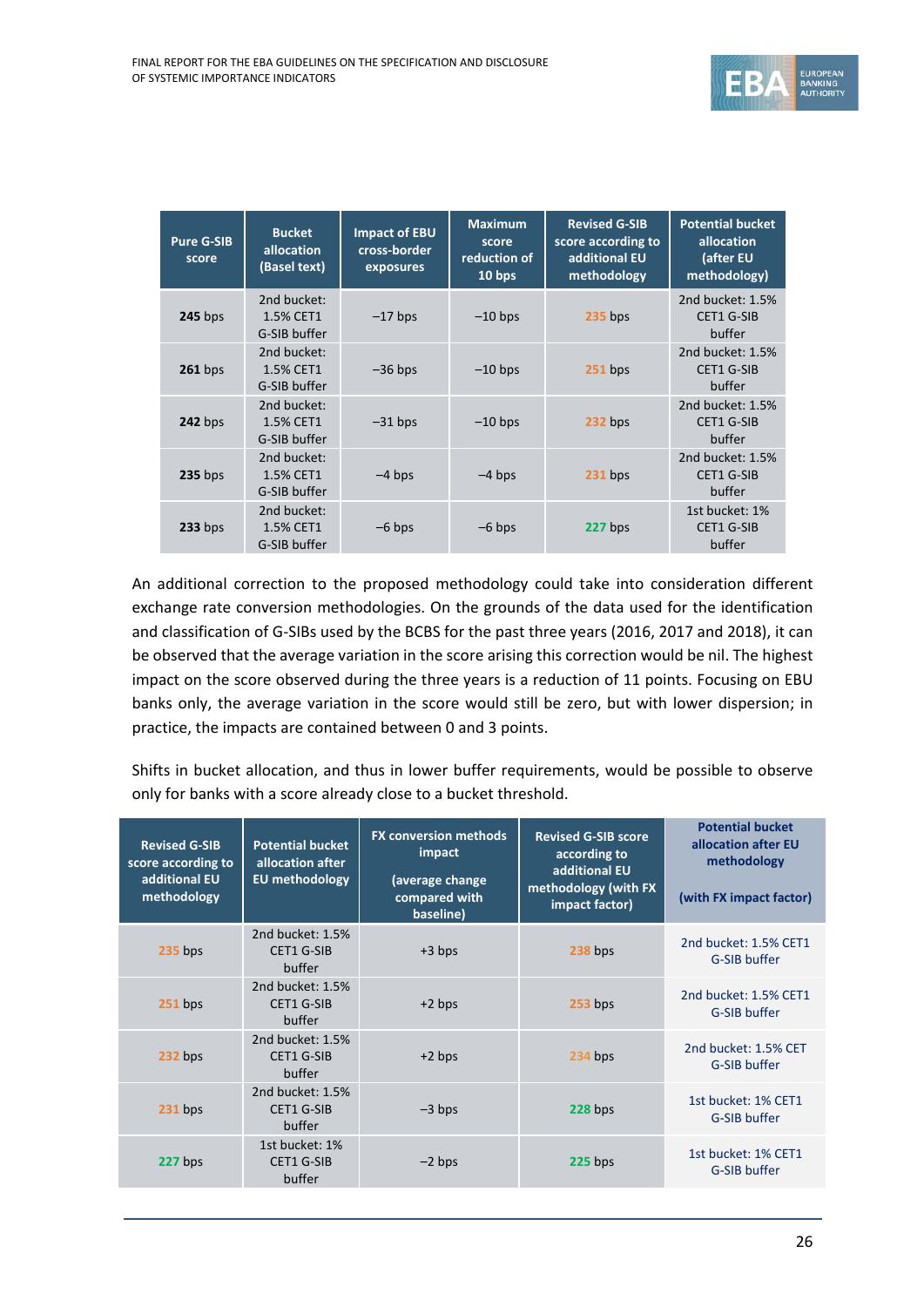

#### F. Preferred option

Option 1 envisages a mechanism aimed at limiting the deviation from the baseline methodology; however, banks receiving a buffer equal to 1% would not benefit from any effect due to the proposed methodology, itself emerging from the co‐legislators' mandate given to EBA. Introducing a cap to the score variation seems to meet the need to balance the desire to recognise the EBU as a homogeneous jurisdiction and the need to not introduce excessive differences from the BCBS approach.

Based on the evidence gathered in recent years, modifying the methodology to take into consideration different exchange rate conversion methodologies could have a limited impact, such that the increase in complexity might not be justified.

In conclusion, option 1 appears to be the most suitable solution to address the problem of finding a compromise between recognising an advantage that European banks have as a result of the Banking Union and avoiding diverging significantly from the BCBS methodology. In order to better reflect the progress made in establishing the EBU and expected developments in the near future, the calibration of the cap could ultimately be set at the bucket level, thus avoiding problems arising from too rigid a calibration of the buffer rate. This calibration approach means that any decision on the basis of sound supervisory judgement will allow supervisors to allocate to the immediately lower subcategory any identified G-SII that has been automatically allocated to a subcategory higher than the first. For example, if a G-SII is automatically allocated to bucket 3, its supervisor could consider allocating it to bucket 2, on the basis of sound supervisory judgement and in the light of an additional EU score suggesting that allocation.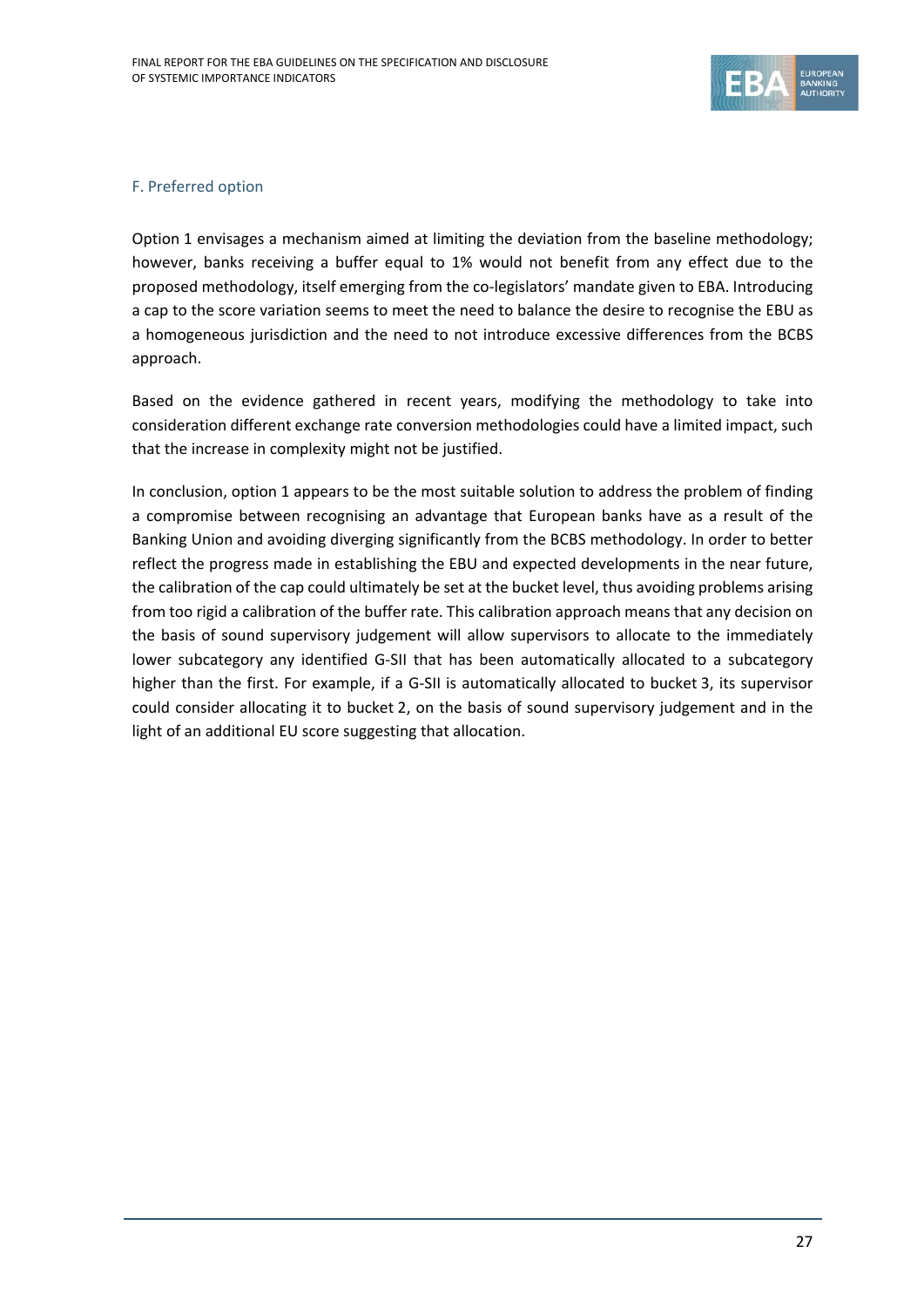

### 4.2 Feedback on the public consultation and the opinion of the Banking Stakeholder Group

The EBA publicly consulted on the draft proposal contained in this paper.

The consultation period lasted for five months and ended on 5 August 2020. Five responses were received, all of which were published on the EBA website.

This paper presents a summary of the key points and other comments arising from the consultation, the analysis and discussion triggered by these comments, and the actions taken to address them if deemed necessary.

In many cases, several industry bodies made similar comments or the same body repeated its comments in response to different questions. In such cases, the comments and the EBA's analysis are included in the section of this paper where the EBA considers them most appropriate.

Changes to the draft RTS and final guidelines have been incorporated as a result of the responses received during the public consultation.

The EBA's Banking Stakeholder Group was consulted and did not put forward any objections to the proposed draft RTS and EBA guidelines.

#### **Summary of key issues and the EBA's response**

Respondents replying to this consultation commented on three general points in addition to the questions included in the Consultation Paper. These points concern (i) the implementation date of the revised methodology (including both the BCBS‐driven changes and the additional EU methodology); (ii) the potential need for a decision taken at EU or Member State level to be subject to discussion or approval by the BCBS; and (iii) the requirement for identified G-SIIs to disclose their entire group structure by providing the LEIs of all consolidated entities in the group.

Question 1 raised in the consultation sought opinions on how an additional EU score taking into account cross‐border activities within the Banking Union should function. Options 1 and 2 provided as part of this question proposed an absolute and a relative cap to be applied to the additional EU score. A third option proposed a subcategory level cap, which would allow national authorities greater flexibility to use the additional EU score when exercising sound supervisory judgement. In question 2, the consultation sought comments on whether the different foreign exchange conversion methods that have an impact on G‐SII scores should be mitigated or not, for the purposes of computing the additional EU score. In question 3, the EBA requested respondents' views on whether the proposed implementation of disclosure requirements in Article 441 of the Capital Requirements Regulation (CRR) fitted the purpose of the underlying regulation and the mandate given in Article 131 of the revised Capital Requirements Directive (CRD V).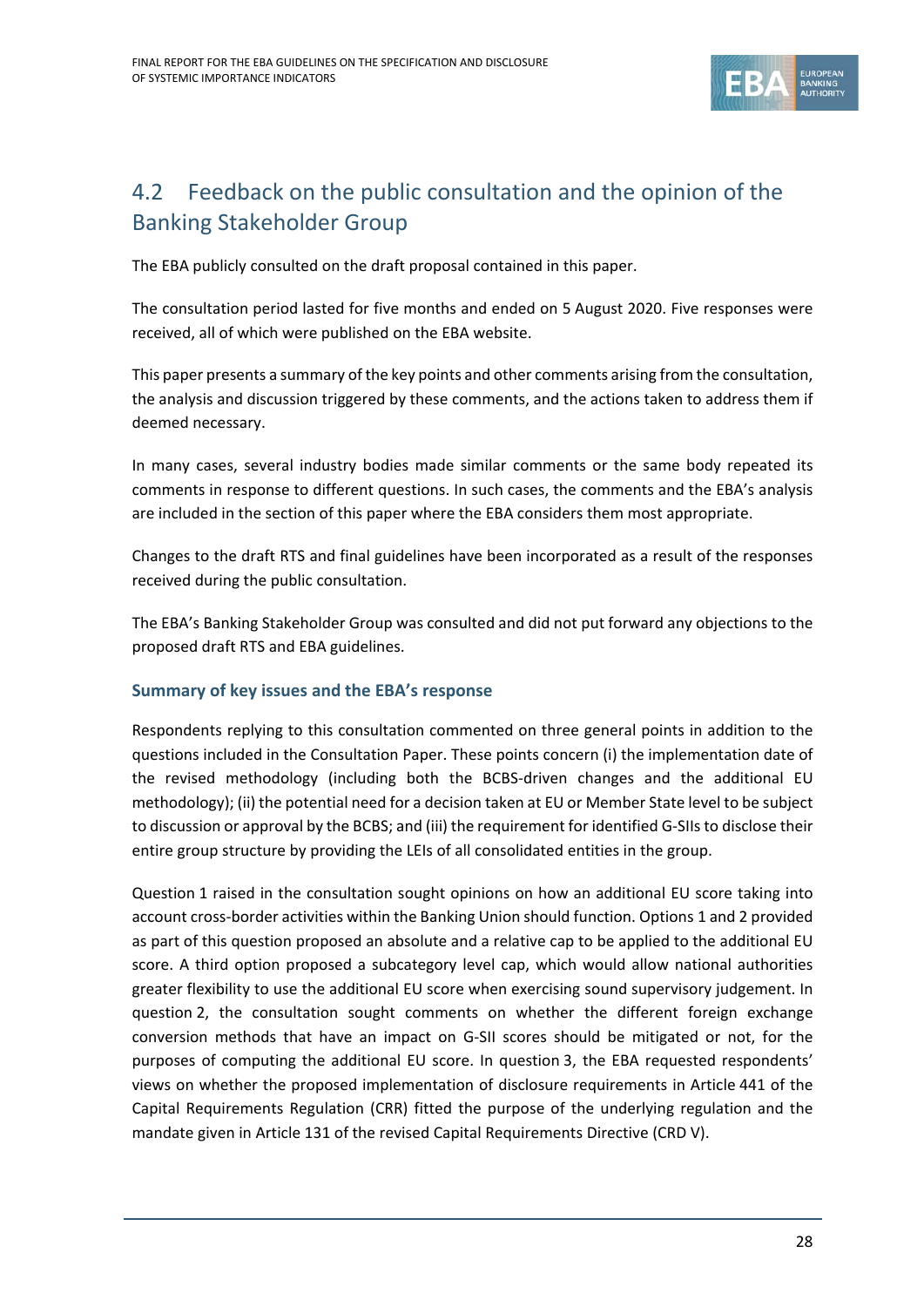

#### **Summary of responses to the consultation and the EBA's analysis**

| <b>Comments</b>                                                                       | <b>Summary of responses received</b>                                                                                                                                                                                                                                                                                                                                                                                                                                                                                                               | <b>EBA analysis</b>                                                                                                                                                                                                                                                                                                                                                                                                                                                                                                                                                                                                                                                                                                                                                                                                                                                                                                                                                                                                                                                                                                                                                                                                                                                                                                                                                              | <b>Amendments to</b><br>the proposals                                                               |
|---------------------------------------------------------------------------------------|----------------------------------------------------------------------------------------------------------------------------------------------------------------------------------------------------------------------------------------------------------------------------------------------------------------------------------------------------------------------------------------------------------------------------------------------------------------------------------------------------------------------------------------------------|----------------------------------------------------------------------------------------------------------------------------------------------------------------------------------------------------------------------------------------------------------------------------------------------------------------------------------------------------------------------------------------------------------------------------------------------------------------------------------------------------------------------------------------------------------------------------------------------------------------------------------------------------------------------------------------------------------------------------------------------------------------------------------------------------------------------------------------------------------------------------------------------------------------------------------------------------------------------------------------------------------------------------------------------------------------------------------------------------------------------------------------------------------------------------------------------------------------------------------------------------------------------------------------------------------------------------------------------------------------------------------|-----------------------------------------------------------------------------------------------------|
| Schedule for the<br>implementation<br>of the revised<br>identification<br>methodology | Most respondents mentioned the need<br>to adjust the date of implementation,<br>and queries regarding practical aspects of<br>the revised identification methodology<br>were raised based on the one-year delay<br>announced by the BCBS on 3 April 2020<br>to alleviate the impact of COVID-19.<br>It was also suggested that the changes<br>concerning the recognition of cross-<br>border activities within the EBU, in line<br>with Article 131 of CRD V, should enter<br>into force in January 2021, following the<br>publication of the RTS. | The EBA Consultation Paper, published on 5 March 2020, envisaged the implementation of<br>the revised methodology for identifying G-SIIs as of end-2020, underpinning the G-SII<br>identification exercise to be conducted during 2021 and in alignment with the BCBS<br>expectation at the time of the consultation launch. In the light of circumstances related to<br>the COVID-19 outbreak, the EBA is of the view that the introduction of the revised<br>methodology should occur with the 2022 exercise, based on end-2021 data, in full<br>alignment with the BCBS framework.<br>Concerning the changes introduced to the framework specific to the EU due to the<br>consideration of intra-EBU cross-border activities, the EBA is of the opinion that the same<br>schedule as that for the BCBS-driven changes could be followed. However, when<br>considering the date of implementation of CRD V, it should enter into force as soon as the<br>RTS are published in the Official Journal of the EU, in practice affecting the 2021 exercise<br>based on end-2020 data.                                                                                                                                                                                                                                                                                               | Amendment<br>to<br>Article 5 of the RTS to<br>reflect the date of<br>of<br>implementation<br>CRD V. |
| Discussion by the<br><b>BCBS</b><br>of<br>the<br>assessment<br>process in Europe      | Two respondents suggested that the<br>proposed changes to the assessment<br>process in Europe should not be<br>submitted to the BCBS for approval or<br>discussion.                                                                                                                                                                                                                                                                                                                                                                                | The EBA is of the opinion that Article 131 of CRD V remains very clear regarding the<br>intention of the EU co-legislators to adhere to the international standards, by stating<br>'taking into account any internationally agreed standards'. These international standards<br>refer to the BCBS G-SIB framework, which presently gives no consideration to intra-EBU<br>cross border activities.<br>It is important to mention that the G-SIB international standards envisage that cases where<br>a supervisor seeks to exercise sound supervisory judgement will be scrutinised by the BCBS,<br>regardless of the ultimate decision by the relevant authority presenting the case. This will<br>be the case whether the proposed application of supervisory judgement seeks to upgrade<br>or downgrade the bucket allocation and related G-SII buffer rate. Importantly, according<br>to the text of the BCBS rules, proposals to downgrade buffer rates for identified G-SIBs will<br>face a higher level of scrutiny than those aiming either to upgrade buffer rates or add banks<br>to the G-SIB list. From the foregoing, it is clear that the decision on whether the BCBS will<br>scrutinise such events is not within reach of the EBA or the EU co-legislators. This scrutiny<br>and peer-reviewing mechanism form one of the main purposes of the Basel standards, | None.                                                                                               |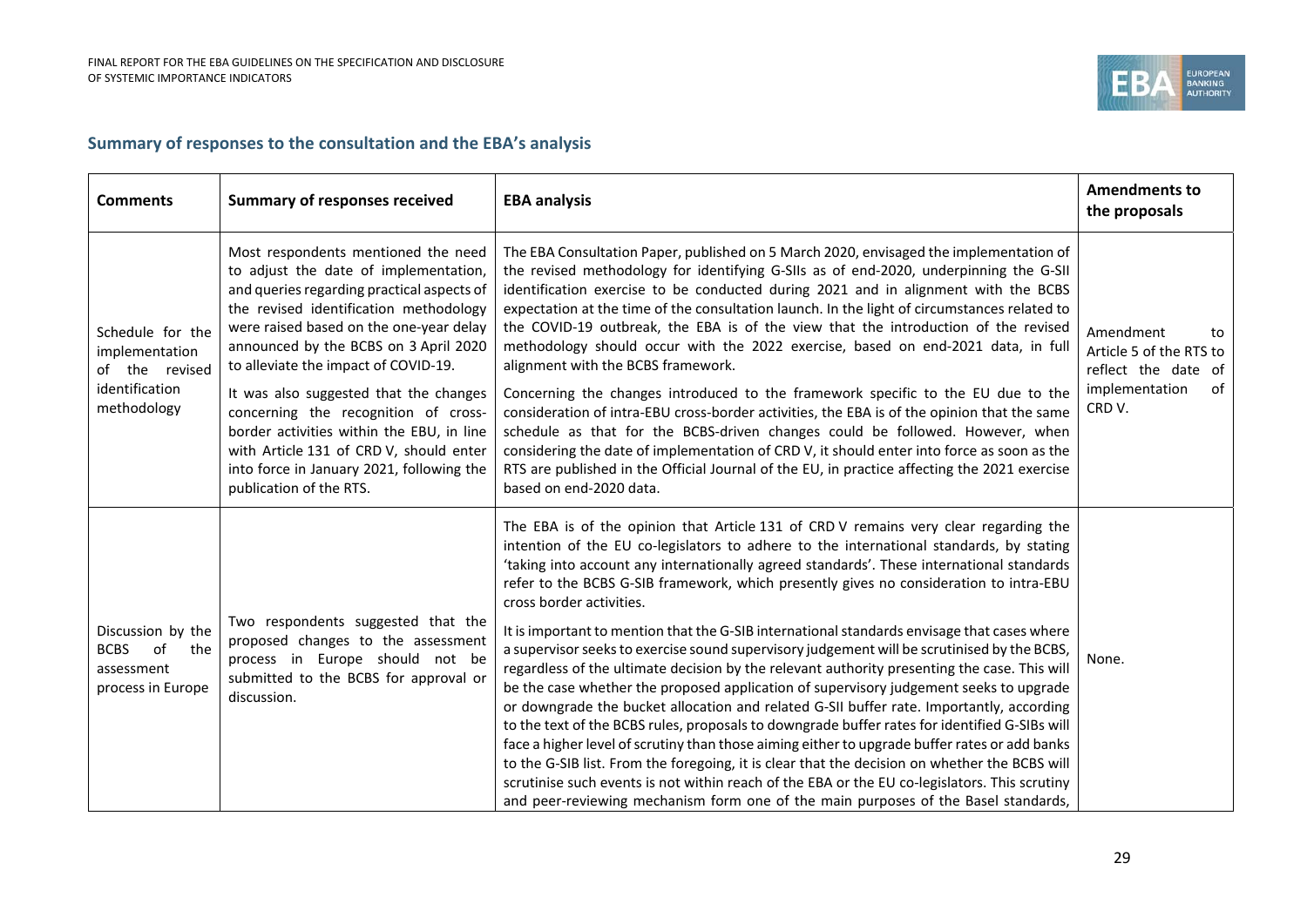

| <b>Comments</b>                                                                                                                              | <b>Summary of responses received</b>                                                                                                                                                                                                                      | <b>EBA analysis</b>                                                                                                                                                                                                                                                                                                                                                                                                                                                                                                                               | <b>Amendments to</b><br>the proposals                                                                                                                                                                                                                                  |  |  |
|----------------------------------------------------------------------------------------------------------------------------------------------|-----------------------------------------------------------------------------------------------------------------------------------------------------------------------------------------------------------------------------------------------------------|---------------------------------------------------------------------------------------------------------------------------------------------------------------------------------------------------------------------------------------------------------------------------------------------------------------------------------------------------------------------------------------------------------------------------------------------------------------------------------------------------------------------------------------------------|------------------------------------------------------------------------------------------------------------------------------------------------------------------------------------------------------------------------------------------------------------------------|--|--|
|                                                                                                                                              |                                                                                                                                                                                                                                                           | which, to ensure financial stability and address too-big-to-fail concerns, is of paramount<br>importance. The intention to downgrade an identified G-SIB is expected, within the spirit<br>of the text of the BCBS rules, to be justified and explained to the BCBS to a much greater<br>extent than a decision to upgrade an identified G-SIB (or to add a bank to the G-SIB list),<br>since the latter reflects a prudent approach on the part of the supervisor.                                                                               |                                                                                                                                                                                                                                                                        |  |  |
|                                                                                                                                              |                                                                                                                                                                                                                                                           | Despite this, the BCBS rules are of a non-binding nature and will naturally not supersede a<br>decision that any EU Member State may take in the context of EU regulation.                                                                                                                                                                                                                                                                                                                                                                        |                                                                                                                                                                                                                                                                        |  |  |
|                                                                                                                                              |                                                                                                                                                                                                                                                           | For the above reasons, the EBA is of the view that no amendments to the proposal are<br>needed and reiterates its intention to preserve the EU's full adherence to the international<br>standards.                                                                                                                                                                                                                                                                                                                                                |                                                                                                                                                                                                                                                                        |  |  |
| Disclosure of the<br>of<br>all<br><b>LEIS</b><br>consolidated<br>entities in<br>the<br>group as part of<br>disclosure<br>the<br>requirements | One respondent suggested that the EBA<br>require entities in the scope of these<br>technical standards to disclose their<br>group structure by providing the LEIs of<br>all consolidated entities in the group as<br>part of the disclosure requirements. | The EBA fully supports and strongly encourages the use of the LEI by all institutions,<br>financial holding companies and mixed financial holding companies, but particularly by<br>very large institutions such as those identified as G-SIIs.                                                                                                                                                                                                                                                                                                   | Inclusion<br>of<br>paragraph 5<br>in<br>Article 4 of the RTS in<br>order<br>to<br>reguest<br>G-SIIs to disclose their<br>group structure by<br>providing the LEIs of<br>consolidated<br>all<br>entities in the group.<br>This disclosure should<br>be kept up to date. |  |  |
| Responses to questions in Consultation Paper EBA/CP/2020/03                                                                                  |                                                                                                                                                                                                                                                           |                                                                                                                                                                                                                                                                                                                                                                                                                                                                                                                                                   |                                                                                                                                                                                                                                                                        |  |  |
| Question 1.                                                                                                                                  | Respondents answering this question<br>disagreed with the proposed options (a)<br>and (b). The main argument presented<br>related to the excessive limitations<br>arising from options (a) and (b), which<br>respondents saw as curtailing the extent     | The view of the EBA is that there should be no material deviation in the EU from the<br>international standards, even considering the fact that, to a large degree, the text of the<br>BCBS rules should account for the significant progress achieved in the EBU integration<br>process, namely regarding the two key pillars of supervision and resolution.<br>While the EU co-legislators clearly expressed the desire to see the advances of the EBU<br>integration process reflected in the capital buffer rate requirements that G-SIIs are | Amendment<br>to<br>paragraph 5b<br>of<br>Article 5 of the RTS in<br>order to limit the<br>downgrading in the<br>subcategory to which                                                                                                                                   |  |  |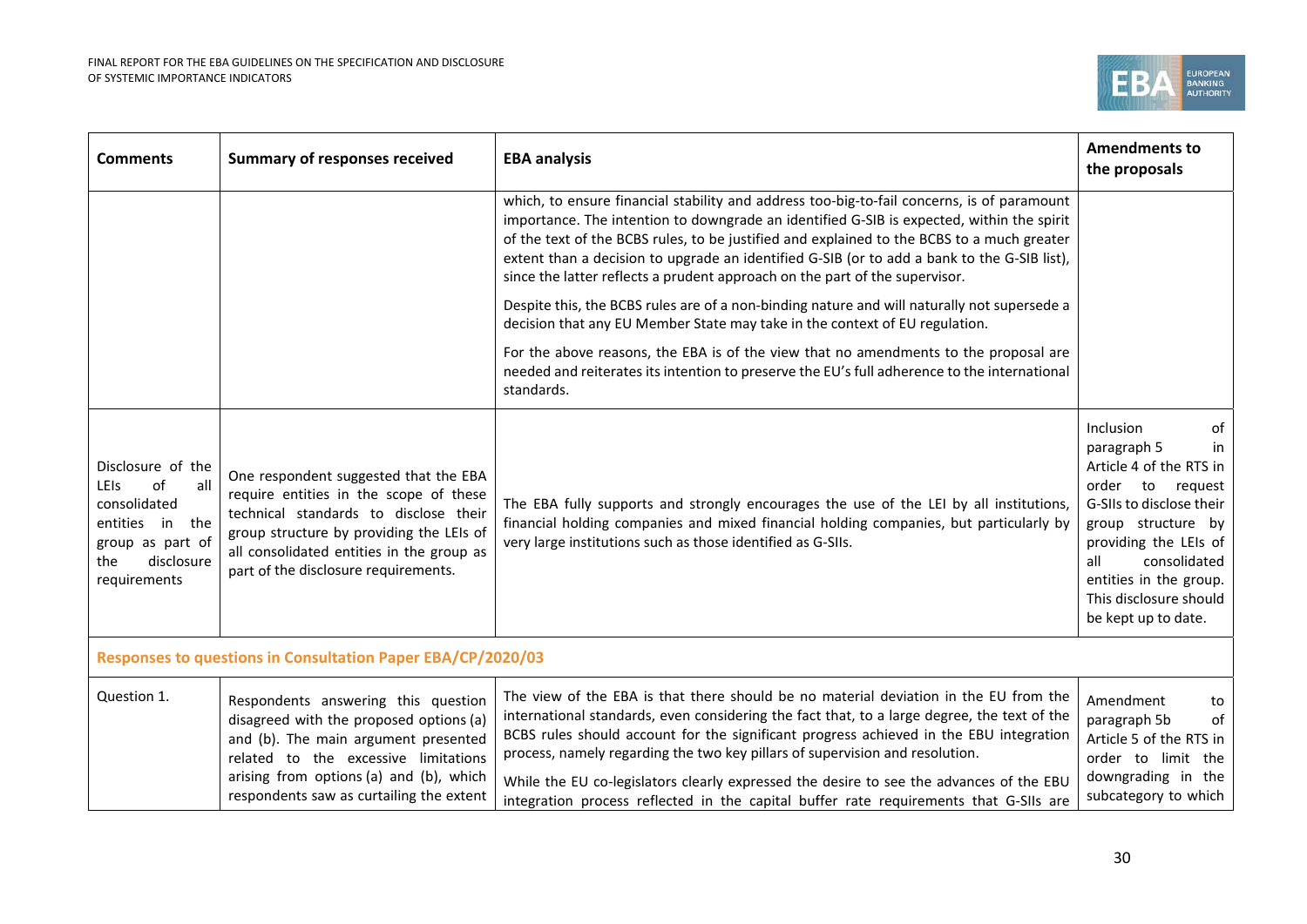

| <b>Comments</b> | <b>Summary of responses received</b>                                                                                                                                                                                                                                                                                                                                                       | <b>EBA analysis</b>                                                                                                                                                                                                                                                                                                                                                                                                                                                                                                                                                                                                                                                                                                                                                                                                                                                                                                                                                                                                                                                                                                                                                                                                                                                                                                                                                                                                                                                        | <b>Amendments to</b><br>the proposals            |
|-----------------|--------------------------------------------------------------------------------------------------------------------------------------------------------------------------------------------------------------------------------------------------------------------------------------------------------------------------------------------------------------------------------------------|----------------------------------------------------------------------------------------------------------------------------------------------------------------------------------------------------------------------------------------------------------------------------------------------------------------------------------------------------------------------------------------------------------------------------------------------------------------------------------------------------------------------------------------------------------------------------------------------------------------------------------------------------------------------------------------------------------------------------------------------------------------------------------------------------------------------------------------------------------------------------------------------------------------------------------------------------------------------------------------------------------------------------------------------------------------------------------------------------------------------------------------------------------------------------------------------------------------------------------------------------------------------------------------------------------------------------------------------------------------------------------------------------------------------------------------------------------------------------|--------------------------------------------------|
|                 | to which the additional EU G-SII score<br>could be used.<br>Respondents expressed a preference for<br>option (c), as it was seen as the best<br>compromise between the benefit that<br>EBU banks are expected to gain from the<br>recognition of intra-EBU cross-border<br>activities and the EBA's strong desire to<br>fully adhere to Basel international<br>standards.                  | requested to meet, at the same time they acknowledged the importance of the<br>international standards and the need for the EU to uphold and support a multilateral and<br>cooperative approach at the global level. For this reason, the EBA was requested to draft<br>an EU-specific methodology that would allow for the allocation of G-SIIs to eventually<br>lower subcategories when considering intra-EBU cross-border activities. In fact, when<br>doing so, the EU co-legislators confirmed, in Article 131 of CRD V, their desire to remain<br>closely aligned to the international standards, by specifying that identified G-SIIs cannot be<br>removed from the G-SIIs list by their relevant authority and cannot be assigned a capital<br>buffer rate requirement lower than 1%.<br>The EBA is of the view that both options (a) and (b) could have been further explored and<br>further calibrated to better reflect the progress of the EBU integration process; however,<br>in the light of the above, the EBA agrees with the suggestion that option (c) reaches the<br>best compromise between the different views expressed.                                                                                                                                                                                                                                                                                                                           | a G-SII is allocated to<br>one subcategory only. |
| Question 2.     | Respondents noted that the use of the<br>average FX rate for the year has been a<br>previous industry position and that it<br>remains the case at present. One<br>particular advantage of this method is<br>that the effects of FX fluctuations<br>occurring<br>towards year-end<br>are<br>thus removing possible<br>mitigated,<br>advantages or disadvantages of different<br>currencies. | The EBA is of the view that the additional EU methodology should be agnostic not only to<br>considerable FX fluctuations occurring at year-end but also to the chosen treatment of FX<br>in the text of the BCBS rules.<br>It is clear that the revised text of the BCBS rules, as of July 2018, does not alter the way in<br>which FX rates are accounted for in the G-SIB framework, namely regarding the reporting<br>currency and method used. However, the BCBS consultation of 2017 on the draft proposal<br>for the revised framework has shown that this methodological aspect is relevant for the<br>industry and, to some extent, for the credibility and robustness of the framework. The<br>EBA's intention is therefore not to modify or supersede methodological options taken by<br>the BCBS in this regard but instead to prevent, as far as possible, the additional EU<br>methodology from taking into account potentially large year-end FX fluctuations that often<br>do not have profound economic meaning. These large fluctuations, should they occur and<br>influence the additional EU score, could determine the allocation of a G-SII to a different<br>subcategory.<br>When balancing the need to take into account the impact of different FX conversion<br>methods (itself subject to modifications over time in the text of the BCBS rules) and the<br>need to keep the framework as simple and transparent as possible, the EBA decided on | None.                                            |